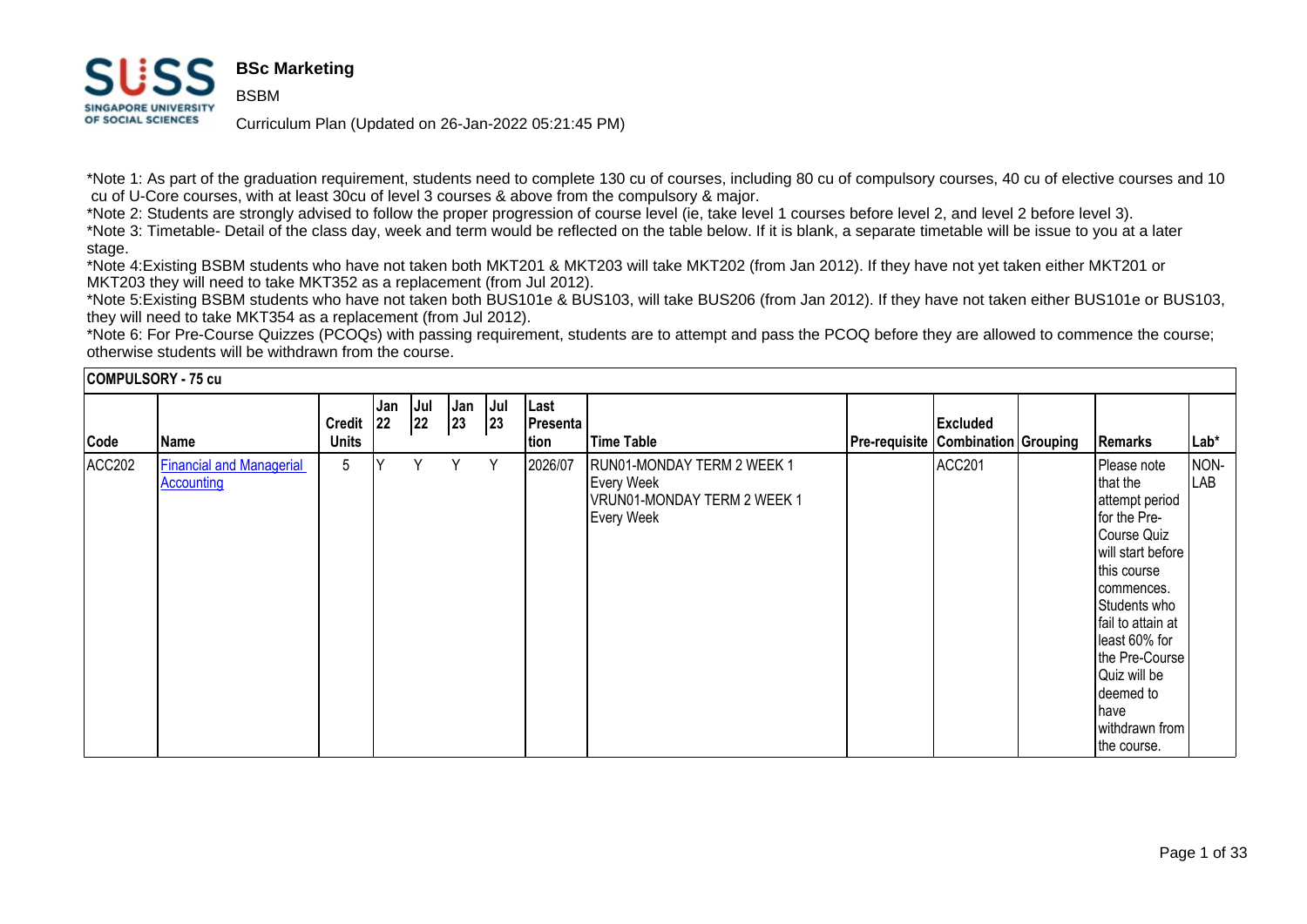| Code          | Name                                            | Credit 22<br><b>Units</b> | Jan | Jul<br>22 | Jan<br>$ 23\rangle$ | $ $ Jul<br> 23 | Last<br>Presenta<br>tion | Time Table                                                                                                                        | <b>Pre-requisite Combination Grouping</b> | <b>Excluded</b> | Remarks                                                                                                                                                                                                                                                                                                                                                                                  | Lab*        |
|---------------|-------------------------------------------------|---------------------------|-----|-----------|---------------------|----------------|--------------------------|-----------------------------------------------------------------------------------------------------------------------------------|-------------------------------------------|-----------------|------------------------------------------------------------------------------------------------------------------------------------------------------------------------------------------------------------------------------------------------------------------------------------------------------------------------------------------------------------------------------------------|-------------|
| <b>ANL203</b> | <b>Analytics for Decision-</b><br><b>Making</b> | 5                         | Y   | Y         | Y                   | Y              | 2027/07                  | RUN01-FRIDAY TERM 1 WEEK 2<br>Every Week<br>RUN02-FRIDAY TERM 1 WEEK 2<br>Every Week<br>VRUN01-FRIDAY TERM 1 WEEK 2<br>Every Week |                                           | <b>ACC203</b>   | This course is<br>presented in<br><b>BLENDED</b> or<br>full ONLINE<br>mode, see<br><b>I</b> course<br>synopsis for<br>details. The<br>attempt period<br>for the Pre-<br>Course Quiz<br>will start before<br>Icourse<br>commences.<br>Students who<br>fail to attain at<br>least 60% for<br>the Pre-Course<br>Quiz will be<br>deemed to<br><b>I</b> have<br>withdrawn from<br>the course. | NON-<br>LAB |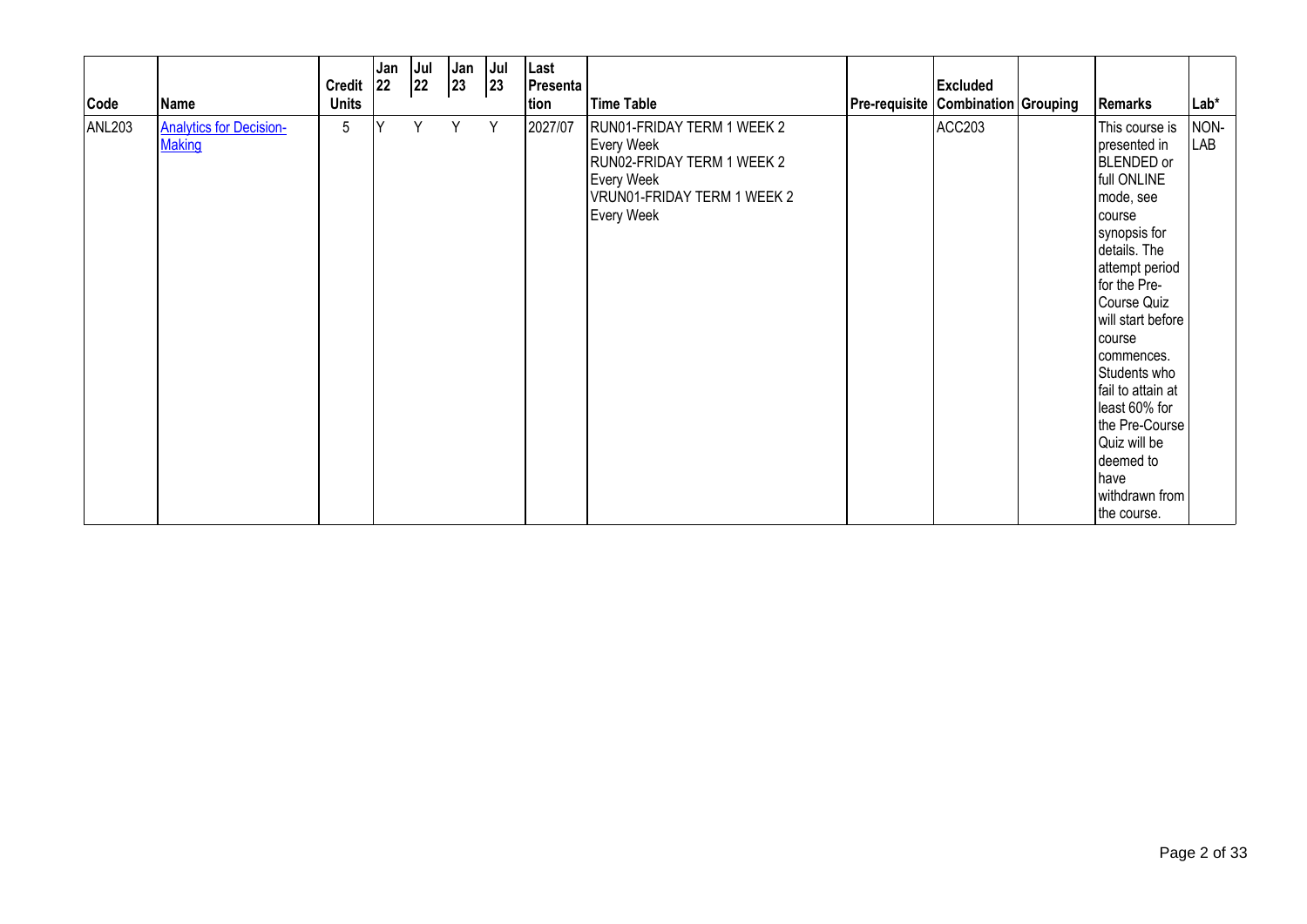| Code          | Name              | Credit 22<br><b>Units</b> | Jan | Jul<br>22 | Jan<br>$ 23\rangle$ | Jul<br> 23 | Last<br>Presenta<br>tion | Time Table                                                                                                                                     | Pre-requisite Combination Grouping | <b>Excluded</b> | Remarks                                                                                                                                                                                                                                                                                                                                                                                 | $Lab*$      |
|---------------|-------------------|---------------------------|-----|-----------|---------------------|------------|--------------------------|------------------------------------------------------------------------------------------------------------------------------------------------|------------------------------------|-----------------|-----------------------------------------------------------------------------------------------------------------------------------------------------------------------------------------------------------------------------------------------------------------------------------------------------------------------------------------------------------------------------------------|-------------|
| <b>BUS105</b> | <b>Statistics</b> | 5                         | Y   | Υ         | Y                   | Y          | 2026/07                  | RUN01-THURSDAY TERM 1 WEEK 2<br>Every Week<br>RUN02-THURSDAY TERM 1 WEEK 2<br>Every Week<br>VRUN01-THURSDAY TERM 1 WEEK 2<br><b>Every Week</b> |                                    | <b>BSZ220</b>   | This course is<br>presented in<br><b>BLENDED</b> or<br>full ONLINE<br>mode, see<br><b>I</b> course<br>synopsis for<br>details. The<br>attempt period<br>for the Pre-<br>Course Quiz<br>will start before<br><b>I</b> course<br>commences.<br>Students who<br>fail to attain at<br>least 60% for<br>the Pre-Course<br>Quiz will be<br>deemed to<br>have<br>withdrawn from<br>the course. | NON-<br>LAB |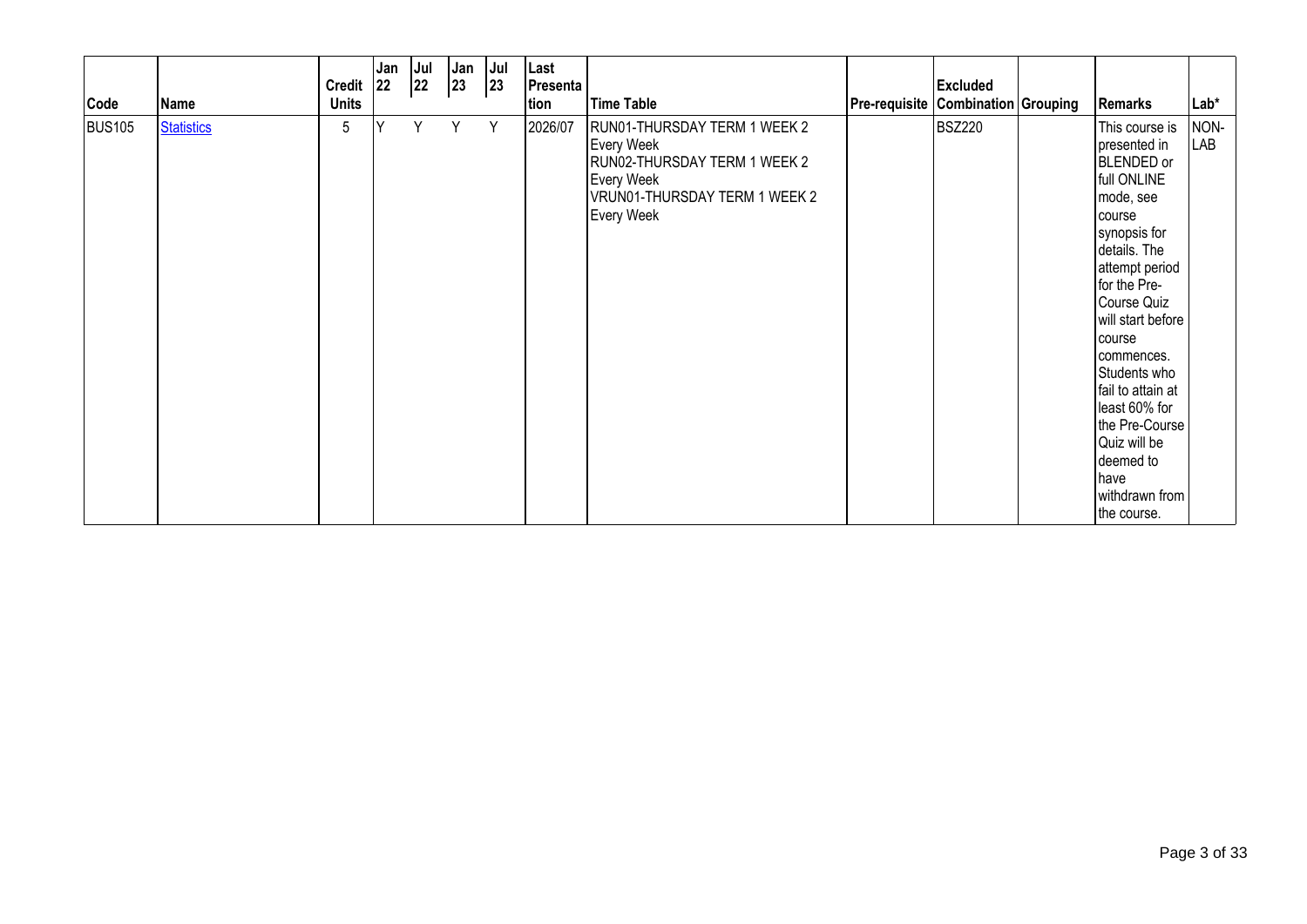| Code          | Name                           | Credit 22<br><b>Units</b> | Jan | Jul<br>22 | Jan<br>23 | Jul<br> 23 | Last<br>Presenta<br>tion | <b>Time Table</b>                                                                                                                 | <b>Pre-requisite Combination Grouping</b> | <b>Excluded</b> | Remarks                                                                                                                                                                                                                                                                                                                                                                           | Lab*        |
|---------------|--------------------------------|---------------------------|-----|-----------|-----------|------------|--------------------------|-----------------------------------------------------------------------------------------------------------------------------------|-------------------------------------------|-----------------|-----------------------------------------------------------------------------------------------------------------------------------------------------------------------------------------------------------------------------------------------------------------------------------------------------------------------------------------------------------------------------------|-------------|
| <b>BUS201</b> | <b>Contract and Agency Law</b> | 5                         | Y   | Y         | Y         | Y          | 2026/07                  | RUN01-MONDAY TERM 1 WEEK 2<br>Every Week<br>RUN02-MONDAY TERM 1 WEEK 2<br>Every Week<br>VRUN01-MONDAY TERM 1 WEEK 2<br>Every Week |                                           | <b>BSZ150</b>   | This course is<br>presented in<br>BLENDED or<br>full ONLINE<br>mode, see<br><b>I</b> course<br>synopsis for<br>details. The<br>attempt period<br>for the Pre-<br>Course Quiz<br>will start before<br>Icourse<br>commences.<br>Students who<br>fail to attain at<br>least 60% for<br>the Pre-Course<br>Quiz will be<br>deemed to<br><b>I</b> have<br>withdrawn from<br>the course. | NON-<br>LAB |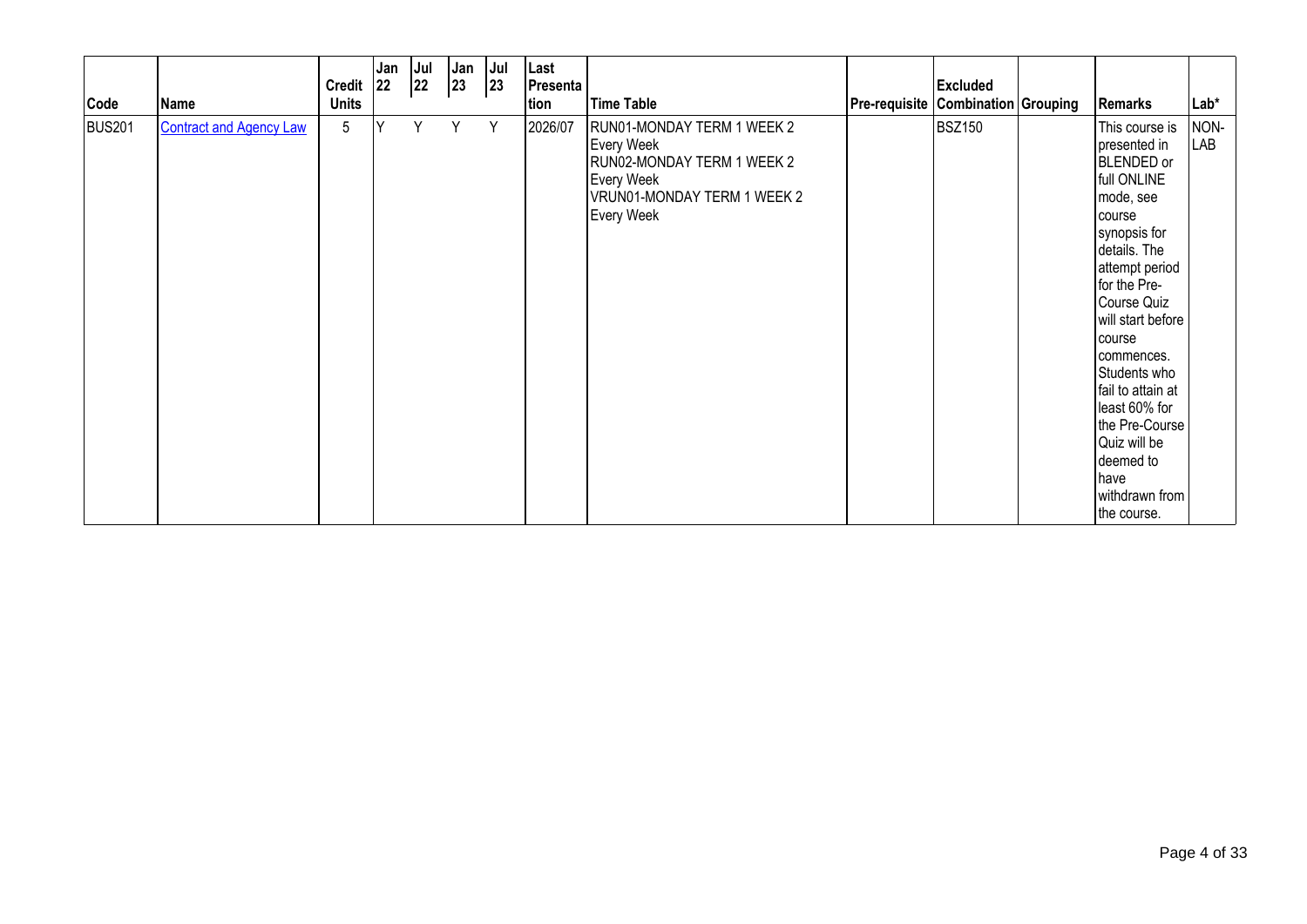|               |                                                  | <b>Credit</b>   | Jan<br>22 | Jul<br>22 | Jan<br>$ 23\rangle$ | Jul<br> 23 | Last<br>Presenta |                                                                                                                                                   |                                                                                                                                                                                                                                                                    | <b>Excluded</b>                       |                                                                                                                                                                                                                                                                                                                                                                               |                      |
|---------------|--------------------------------------------------|-----------------|-----------|-----------|---------------------|------------|------------------|---------------------------------------------------------------------------------------------------------------------------------------------------|--------------------------------------------------------------------------------------------------------------------------------------------------------------------------------------------------------------------------------------------------------------------|---------------------------------------|-------------------------------------------------------------------------------------------------------------------------------------------------------------------------------------------------------------------------------------------------------------------------------------------------------------------------------------------------------------------------------|----------------------|
| Code          | Name                                             | <b>Units</b>    |           |           |                     |            | tion             | Time Table                                                                                                                                        | Pre-requisite Combination Grouping                                                                                                                                                                                                                                 |                                       | Remarks                                                                                                                                                                                                                                                                                                                                                                       | Lab*                 |
| <b>BUS490</b> | <b>Contemporary Business</b><br><b>Strategy</b>  | $5\phantom{.0}$ | Y         | Y         | Y                   | Y          | 2026/07          | RUN01-SATURDAY WEEK 2<br><b>Every Week</b><br>RUN02-SATURDAY WEEK 2<br>Every Week                                                                 | Part time<br>students must BUS488<br>have<br>completed at<br>least 95 CUs<br>(exclude<br>SUSS core)<br>in order to<br>take BUS490.<br>Full time<br>students must<br>have<br>completed at<br>least 110 CUs<br>(exclude<br>SUSS core)<br>in order to<br>take BUS490. | <b>BUS489,</b>                        | The attempt<br>period for the<br>Pre-Course<br>Quiz will start<br>before course<br>commences.<br>Students who<br>fail to attain at<br>least 60% for<br>the Pre-Course<br>Quiz will be<br>deemed to<br>have<br>withdrawn from<br>the course.<br>The course will<br>be presented in<br>10 weeks from<br>Term 1, Week<br>2. There will be<br>a briefing<br>session in<br>Week 0. | NON-<br><b>LAB</b>   |
| ECO202        | Economic Ideas and<br><b>Models for Business</b> | $5\phantom{.0}$ | Y         | Y         | Y                   | Y          | 2026/07          | RUN01-WEDNESDAY TERM 1 WEEK 2<br><b>Every Week</b><br>RUN02-WEDNESDAY TERM 1 WEEK 2<br>Every Week<br>VRUN01-WEDNESDAY TERM 1 WEEK 2<br>Every Week | Nil                                                                                                                                                                                                                                                                | ECO201,<br><b>BSZ221,</b><br>DDZS2021 | Please note<br>that the<br>attempt period<br>for the Pre-<br>Course Quiz<br>will start before<br>this course<br>commences.<br>Students who<br>fail to attain at<br>least 60% for<br>the Pre-Course<br>Quiz will be<br>deemed to<br><b>have</b><br>withdrawn from<br>the course.                                                                                               | NON-<br><b>I</b> LAB |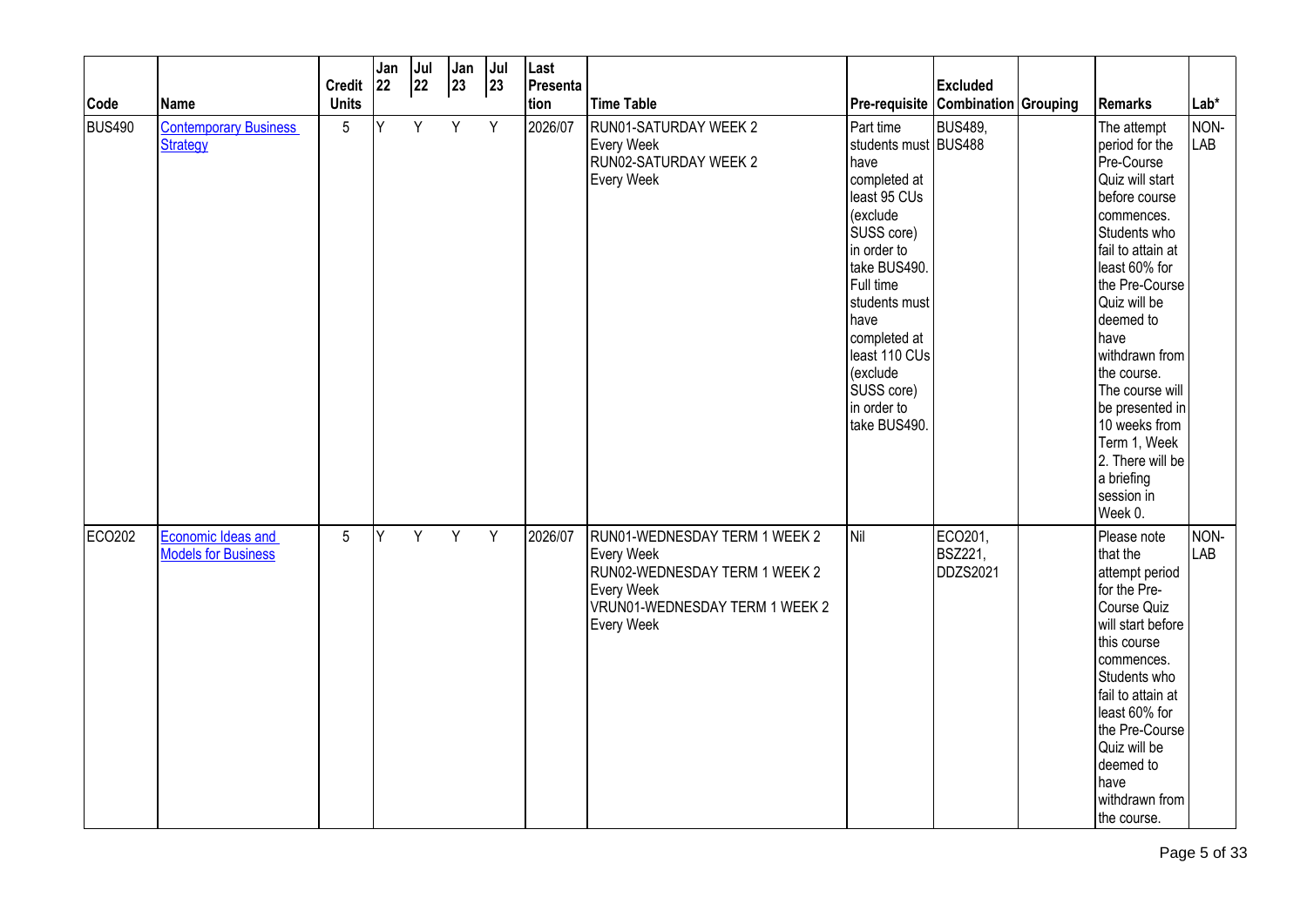| Code          | Name                                                | <b>Credit</b><br><b>Units</b> | Jan<br> 22 | Jul<br>22 | Jan<br>$ 23\rangle$ | Jul<br>23 | Last<br><b>Presenta</b><br>tion | <b>Time Table</b>                                                                     | <b>Pre-requisite Combination Grouping</b> | <b>Excluded</b>                                                                | Remarks                                                                                                                                                                                                                                                                  | Lab*        |
|---------------|-----------------------------------------------------|-------------------------------|------------|-----------|---------------------|-----------|---------------------------------|---------------------------------------------------------------------------------------|-------------------------------------------|--------------------------------------------------------------------------------|--------------------------------------------------------------------------------------------------------------------------------------------------------------------------------------------------------------------------------------------------------------------------|-------------|
| <b>FIN203</b> | <b>Essentials of Financial</b><br><b>Management</b> | 5                             |            | Y         | Y                   | Y         | 2026/07                         | RUN01-MONDAY TERM 2 WEEK 2<br>Every Week<br>VRUN01-MONDAY TERM 2 WEEK 2<br>Every Week |                                           | FIN205,<br>FIN303,<br>FIN304,<br>FIN302 and<br><b>FIN309</b>                   | Please note<br>that the<br>attempt period<br>for the Pre-<br>Course Quiz<br>will start before<br>this course<br>commences.<br>Students who<br>fail to attain at<br>least 60% for<br>the Pre-Course<br>Quiz will be<br>deemed to<br>have<br>withdrawn from<br>the course. | NON-<br>LAB |
| HRM203e       | Human Behaviour in<br><b>Organisations</b>          | 5                             | Y          | Υ         | Y                   | Y         | 2026/07                         | <b>WEDNESDAY TERM 2 WEEK 1</b><br><b>Every Week</b>                                   | İNil                                      | <b>BUS206,</b><br>HRM201,<br><b>BUS101,</b><br><b>BUS103,</b><br><b>BUS104</b> |                                                                                                                                                                                                                                                                          | NON-<br>LAB |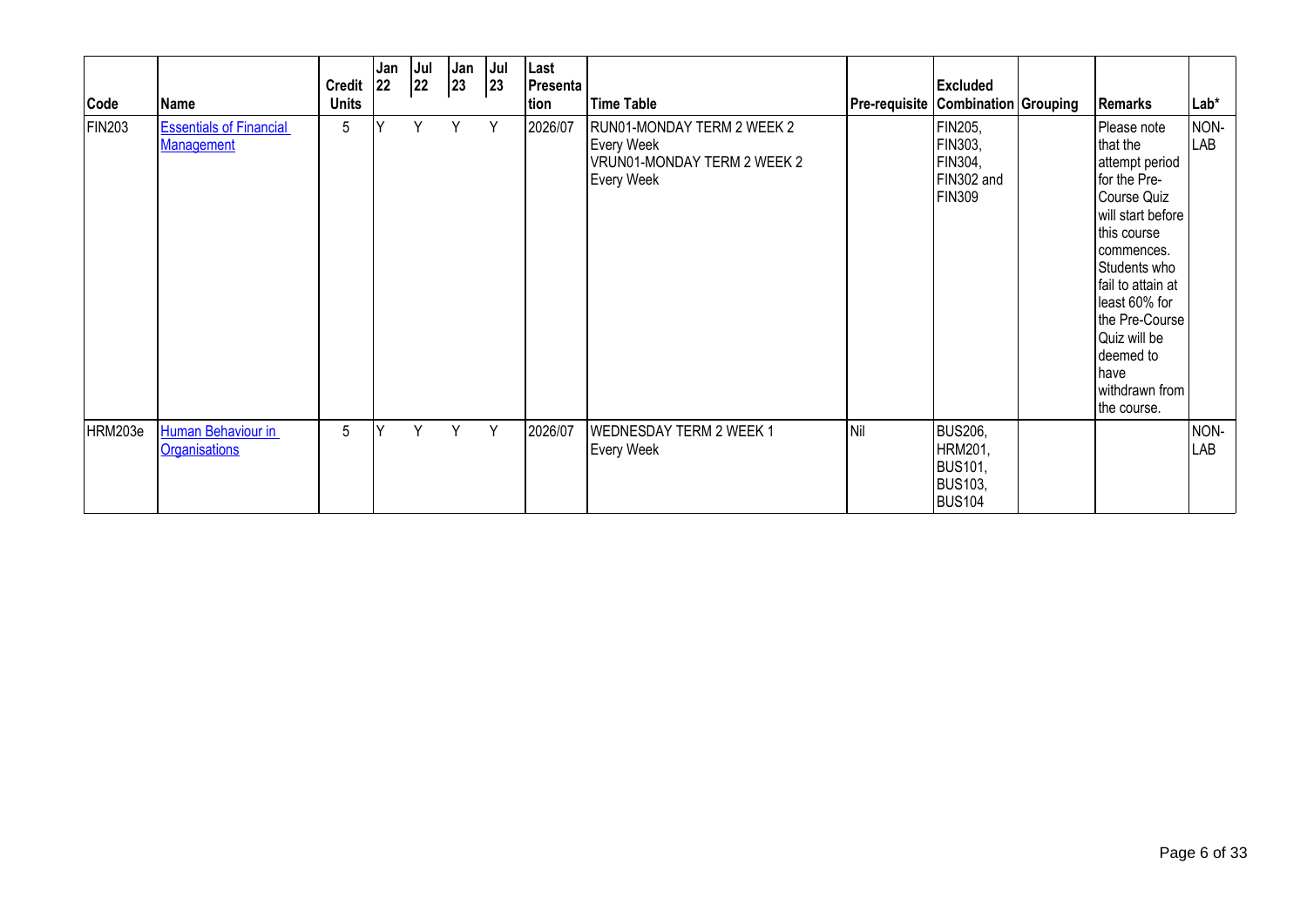| Code    | Name                        | Credit 22<br><b>Units</b> | Jan | Jul<br>22 | Jan<br> 23 | Jul<br>23 | Last<br>Presenta<br>tion | Time Table                                                                                  | <b>Pre-requisite Combination Grouping</b> | <b>Excluded</b>                | Remarks                                                                                                                                                                                                                                                                                                                                               | $Lab*$      |
|---------|-----------------------------|---------------------------|-----|-----------|------------|-----------|--------------------------|---------------------------------------------------------------------------------------------|-------------------------------------------|--------------------------------|-------------------------------------------------------------------------------------------------------------------------------------------------------------------------------------------------------------------------------------------------------------------------------------------------------------------------------------------------------|-------------|
| LOG202  | <b>Managing Operations</b>  | 5                         | Y   | Y         | Y          | Y         | 2026/07                  | RUN01-FRIDAY TERM 2 WEEK 1<br><b>Every Week</b><br>RUN02-FRIDAY TERM 2 WEEK 1<br>Every Week |                                           | <b>FIN301</b>                  | This course is<br>presented in<br>BLENDED<br>mode, see<br>course<br>synopsis for<br>details. The<br>attempt period<br>for the Pre-<br>Course Quiz<br>will start before<br>course<br>commences.<br>Students who<br>fail to attain at<br>least 60% for<br>the Pre-Course<br>Quiz will be<br>deemed to<br><b>I</b> have<br>withdrawn from<br>the course. | NON-<br>LAB |
| MKT202e | <b>Marketing Management</b> | 5                         | İΥ  | Y.        | Y          | Y         | 2027/07                  | <b>WEDNESDAY TERM 2 WEEK 1</b><br>Every Week                                                |                                           | MKT201 &<br>MKT203,<br>BMSZ326 | Please note<br>that this is a<br>FULLY<br><b>ONLINE</b><br>course with no<br>face-to-face<br>instruction.                                                                                                                                                                                                                                             | NON-<br>LAB |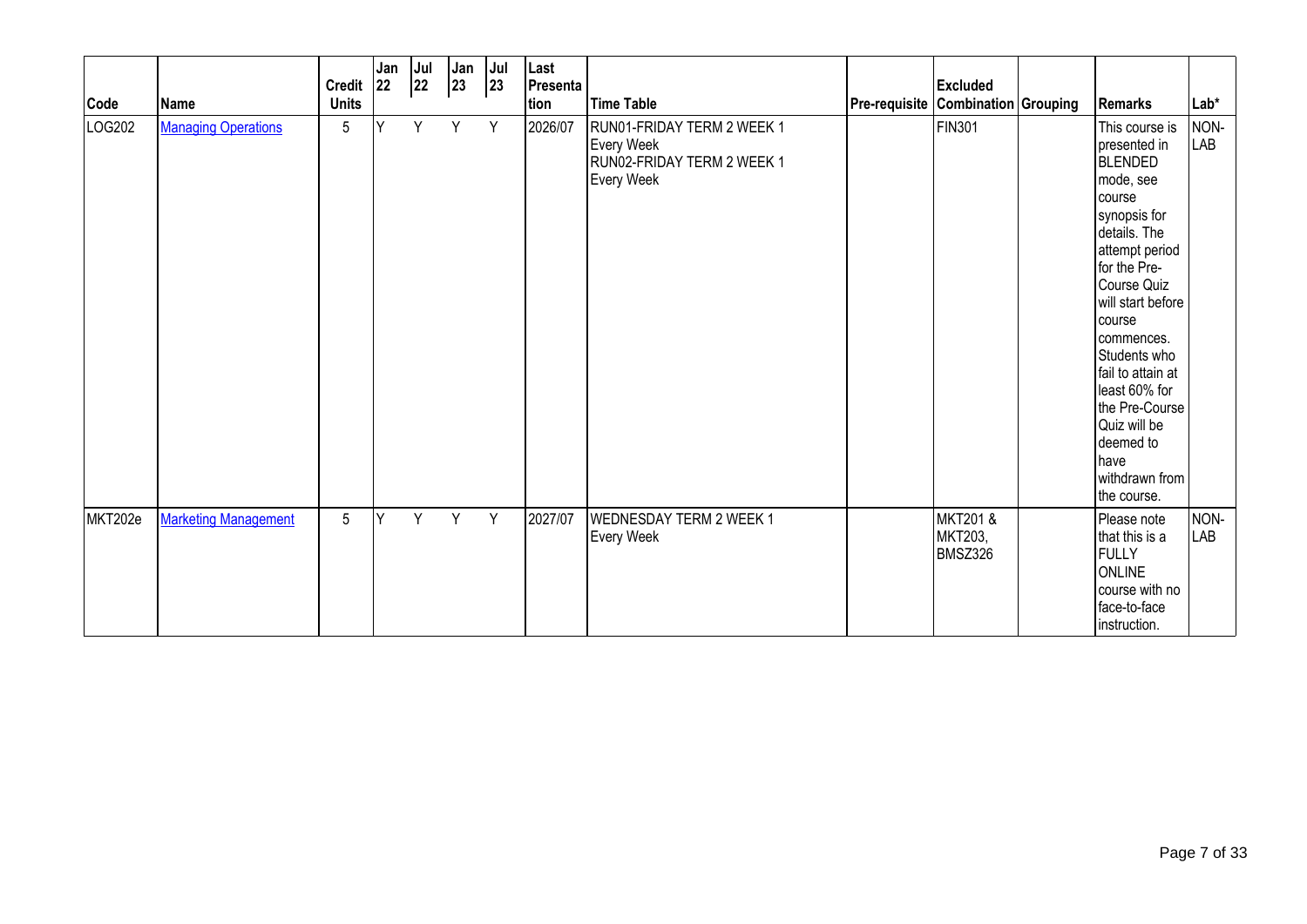| Code          | Name                                          | Credit $ 22 $<br><b>Units</b> | Jan | Jul<br>22 | Jan<br>$ 23\rangle$ | Jul<br>23    | Last<br>Presenta<br>tion | <b>Time Table</b>                                                                           | Pre-requisite Combination Grouping | <b>Excluded</b>                                             | Remarks                                                                                                                                                                                                                                                                           | $Lab*$             |
|---------------|-----------------------------------------------|-------------------------------|-----|-----------|---------------------|--------------|--------------------------|---------------------------------------------------------------------------------------------|------------------------------------|-------------------------------------------------------------|-----------------------------------------------------------------------------------------------------------------------------------------------------------------------------------------------------------------------------------------------------------------------------------|--------------------|
| <b>MKT351</b> | <b>Consumer Behaviour</b>                     | 5                             | N   | Y         | N                   | Y            | 2025/07                  | RUN01-THURSDAY TERM 1 WEEK 1<br>Every Week<br>RUN02-THURSDAY TERM 1 WEEK 1<br>Every Week    |                                    | <b>BMSZ320</b>                                              | Please note<br>that the<br>attempt period<br>for the Pre-<br>Course Quiz<br>will start before<br>this course<br>commences.<br>Students who<br>fail to attain at<br>least 60% for<br>the Pre-Course<br>Quiz will be<br>deemed to<br><b>I</b> have<br>withdrawn from<br>the course. | NON-<br>LAB        |
| <b>MKT358</b> | <b>Integrated Marketing</b><br>Communications | 5                             | Y   | N         | Y                   | $\mathsf{N}$ | 2025/07                  | RUN01-MONDAY TERM 2 WEEK 1<br><b>Every Week</b><br>RUN02-MONDAY TERM 2 WEEK 1<br>Every Week | Nil                                | <b>MKT357 &amp;</b><br>MKT359,<br><b>BMSZ323,</b><br>ASZ338 | Please note<br>that the<br>window to<br>complete the<br>pre-course quiz<br>for this course<br>will end before<br>the course<br>commences.<br>Students who<br>fail to achieve<br>at least 60% on<br>the pre-course<br>quiz will be<br>withdrawn from<br>the course.                | NON-<br><b>LAB</b> |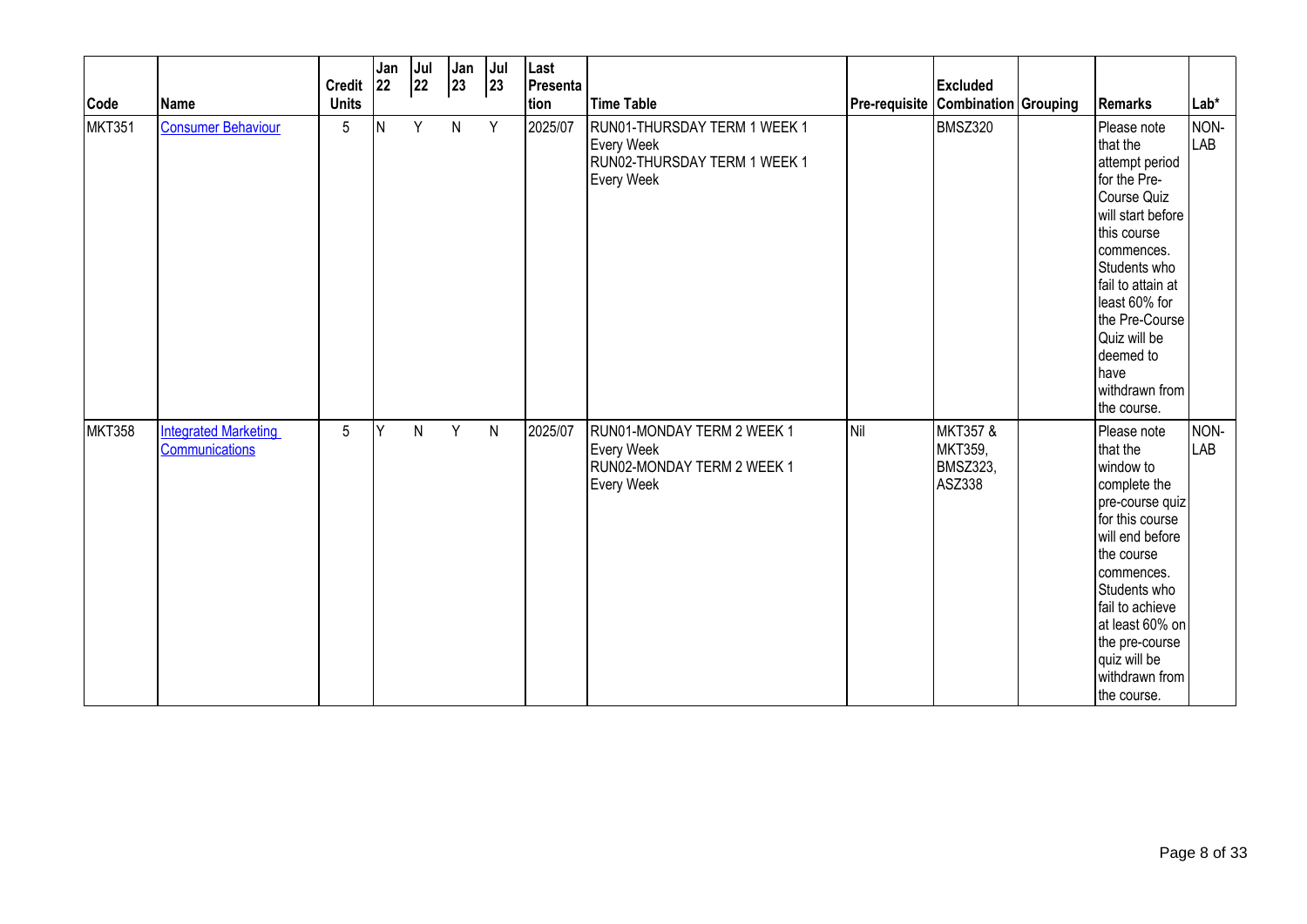| Code          | Name                                            | Credit $ 22 $<br><b>Units</b> | Jan | Jul<br>22 | Jan<br>$ 23\rangle$ | Jul<br>23    | Last<br>Presenta<br>tion | <b>Time Table</b>                                                                             | Pre-requisite Combination Grouping | <b>Excluded</b> | Remarks                                                                                                                                                                                                                                                                           | $Lab*$             |
|---------------|-------------------------------------------------|-------------------------------|-----|-----------|---------------------|--------------|--------------------------|-----------------------------------------------------------------------------------------------|------------------------------------|-----------------|-----------------------------------------------------------------------------------------------------------------------------------------------------------------------------------------------------------------------------------------------------------------------------------|--------------------|
| <b>MKT361</b> | <b>Business-to-Business</b><br><b>Marketing</b> | 5                             | N   | Y         | $\mathsf{N}$        | $\mathsf{N}$ | 2022/07                  | RUN02-MONDAY TERM 1 WEEK 2<br><b>Every Week</b><br>RUN03-MONDAY TERM 1 WEEK 2<br>Every Week   |                                    | BMSZ324         | Please note<br>that the<br>attempt period<br>for the Pre-<br>Course Quiz<br>will start before<br>this course<br>commences.<br>Students who<br>fail to attain at<br>least 60% for<br>the Pre-Course<br>Quiz will be<br>deemed to<br><b>I</b> have<br>withdrawn from<br>the course. | NON-<br>LAB        |
| <b>MKT363</b> | <b>Services Marketing</b>                       | 5                             | Y   | N         | Y                   | $\mathsf{N}$ | 2025/07                  | RUN01-TUESDAY TERM 2 WEEK 2<br><b>Every Week</b><br>RUN02-TUESDAY TERM 2 WEEK 2<br>Every Week |                                    | BMSZ325         | Please note<br>that the<br>window to<br>complete the<br>pre-course quiz<br>for this course<br>will end before<br>the course<br>commences.<br>Students who<br>fail to achieve<br>at least 60% on<br>the pre-course<br>quiz will be<br>withdrawn from<br>the course.                | NON-<br><b>LAB</b> |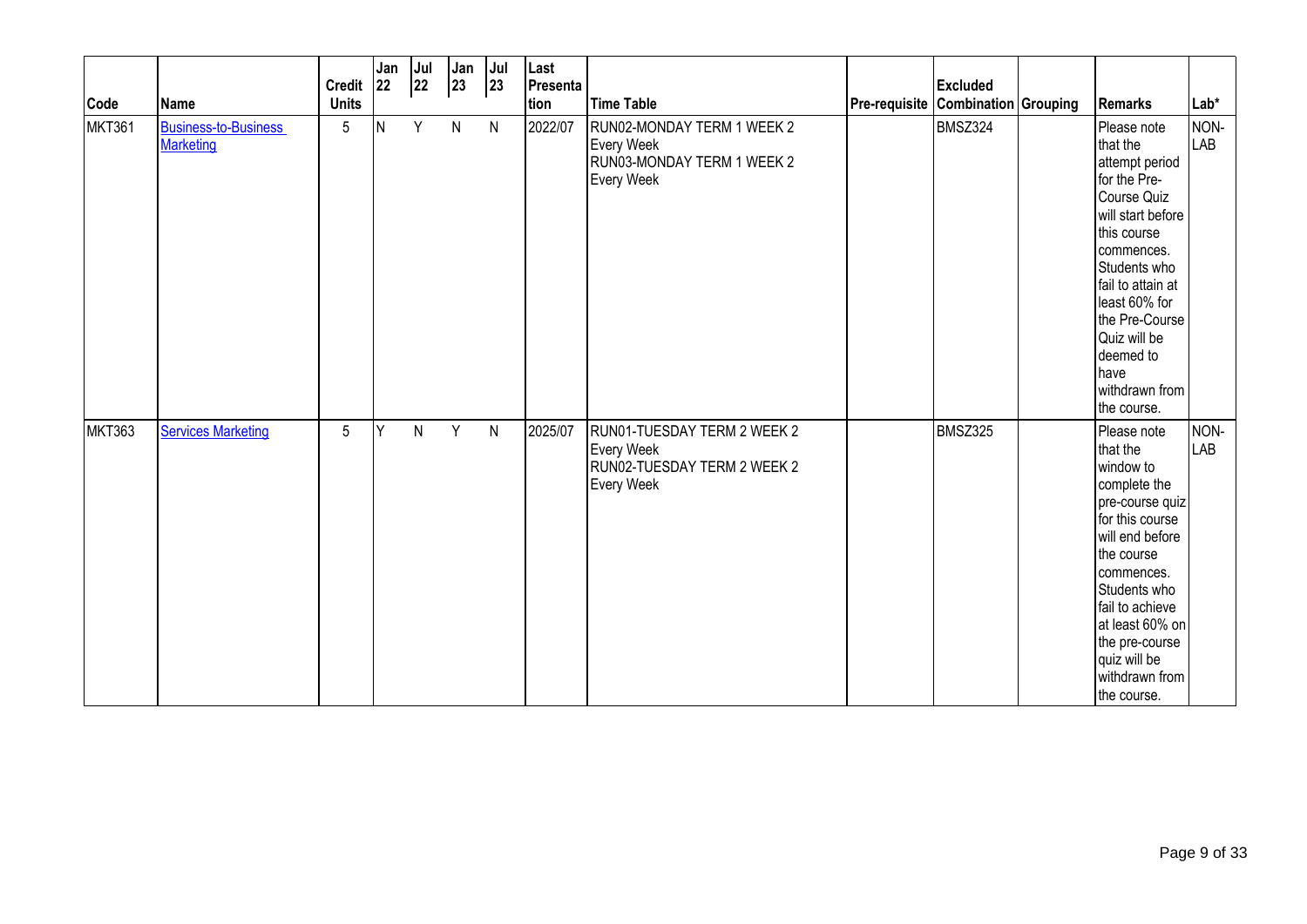| Code          | <b>Name</b>                                      | Credit $ 22 $<br><b>Units</b> | Jan | Jul<br>22 | Jan<br>$ 23\rangle$ | Jul<br> 23   | Last<br>Presenta<br>tion | <b>Time Table</b>                                                                           | Pre-requisite Combination Grouping                                                                                                                                         | <b>Excluded</b> | Remarks                                                                                                                                                                                                                                                            | $Lab*$      |
|---------------|--------------------------------------------------|-------------------------------|-----|-----------|---------------------|--------------|--------------------------|---------------------------------------------------------------------------------------------|----------------------------------------------------------------------------------------------------------------------------------------------------------------------------|-----------------|--------------------------------------------------------------------------------------------------------------------------------------------------------------------------------------------------------------------------------------------------------------------|-------------|
| <b>MKT390</b> | <b>Marketing Research</b>                        | 5                             | Y   | N         | Y                   | $\mathsf{N}$ | 2025/07                  | RUN01-MONDAY TERM 1 WEEK 1<br><b>Every Week</b><br>RUN02-MONDAY TERM 1 WEEK 1<br>Every Week |                                                                                                                                                                            | <b>BMSZ321</b>  | Please note<br>that the<br>window to<br>complete the<br>pre-course quiz<br>for this course<br>will end before<br>the course<br>commences.<br>Students who<br>fail to achieve<br>at least 60% on<br>the pre-course<br>quiz will be<br>withdrawn from<br>the course. | NON-<br>LAB |
|               | MAJOR ELECTIVE - Minimum 30 cu and Maximum 45 cu |                               |     |           |                     |              |                          |                                                                                             |                                                                                                                                                                            |                 |                                                                                                                                                                                                                                                                    |             |
| Code          | Name                                             | Credit $ 22 $<br><b>Units</b> | Jan | Jul<br>22 | Jan<br>$ 23\rangle$ | Jul<br>23    | Last<br>Presenta<br>tion | <b>Time Table</b>                                                                           | Pre-requisite Combination Grouping                                                                                                                                         | <b>Excluded</b> | Remarks                                                                                                                                                                                                                                                            | $Lab*$      |
| <b>BIS388</b> | <b>Independent Study</b>                         | 5                             | Y   | Y         | Y                   | Y            | 2023/07                  |                                                                                             | To be<br>considered<br>only when a<br>student has<br>taken and<br>passed more<br>than 80cu of<br>courses<br>(excluding<br><b>UCore</b><br>courses) in<br>the<br>programme. |                 | A student shall<br>register for the<br>course only<br>after his/her<br>proposal is<br>accepted                                                                                                                                                                     | NON-<br>LAB |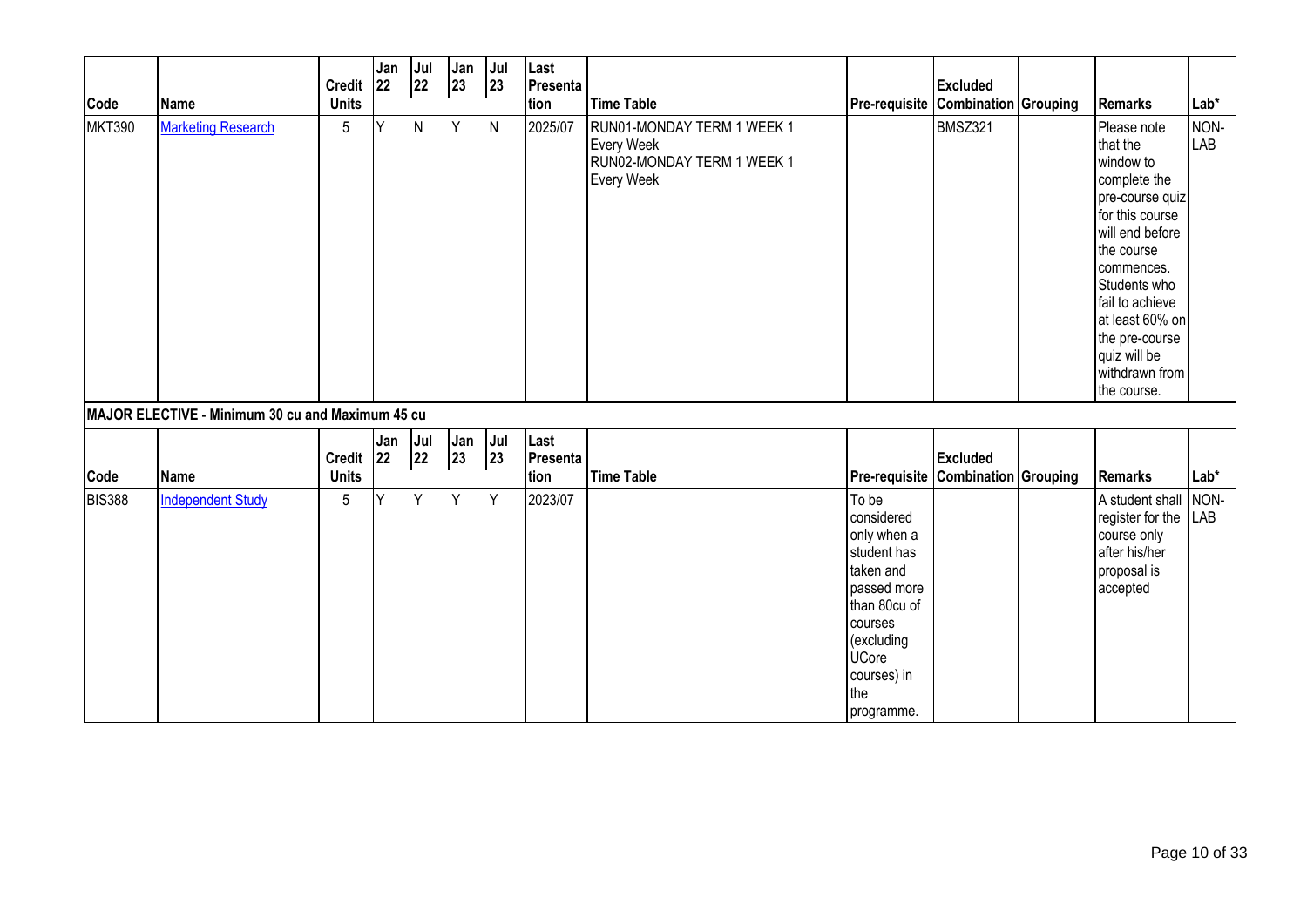|                       |                                                  | <b>Credit</b>     | Jan<br>22 | Jul<br>22 | Jan<br>$ 23\rangle$ | $ $ Jul<br> 23 | Last<br>Presenta | Time Table                                                                                                                                  |                                           | <b>Excluded</b> |                                                                                                                                                                                                                                                                                                                                   | $Lab*$      |
|-----------------------|--------------------------------------------------|-------------------|-----------|-----------|---------------------|----------------|------------------|---------------------------------------------------------------------------------------------------------------------------------------------|-------------------------------------------|-----------------|-----------------------------------------------------------------------------------------------------------------------------------------------------------------------------------------------------------------------------------------------------------------------------------------------------------------------------------|-------------|
| Code<br><b>BUS308</b> | Name<br><b>Sustainability, Ethics and</b><br>Law | <b>Units</b><br>5 | Y         | Y         | Y                   | Y              | tion<br>2027/07  | RUN01-TUESDAY TERM 2 WEEK 2<br>Every Week<br>RUN02-TUESDAY TERM 2 WEEK 2<br><b>Every Week</b><br>VRUN01-TUESDAY TERM 2 WEEK 2<br>Every Week | <b>Pre-requisite Combination Grouping</b> |                 | Remarks<br>Please note<br>that the<br>attempt period<br>for the Pre-<br>Course Quiz<br>will start before<br>this course<br>commences.<br>Students who<br>fail to attain at<br>least 60% for<br>the Pre-Course<br>Quiz will be<br>deemed to<br>have<br>withdrawn from<br>the course.                                               | NON-<br>LAB |
| BUS357                | <b>Starting and Managing a</b><br>Business       | $5\phantom{.0}$   | Y         | Y         | Y                   | Y              | 2026/07          | RUN01-MONDAY TERM 1 WEEK 2<br>Every Week<br>RUN02-MONDAY TERM 1 WEEK 2<br>Every Week<br>VRUN01-MONDAY TERM 1 WEEK 2<br>Every Week           |                                           | FIN381          | Students are<br>strongly<br>recommended<br>to take<br>ACC201e,<br>MKT202 and<br>FIN303 before<br>enrolling to the<br>course. The<br>attempt period<br>for the Pre-<br>Course Quiz<br>will start before<br>this course<br>commences.<br>Students who<br>do not achieve<br>at least 60%<br>will be<br>withdrawn from<br>the course. | NON-<br>LAB |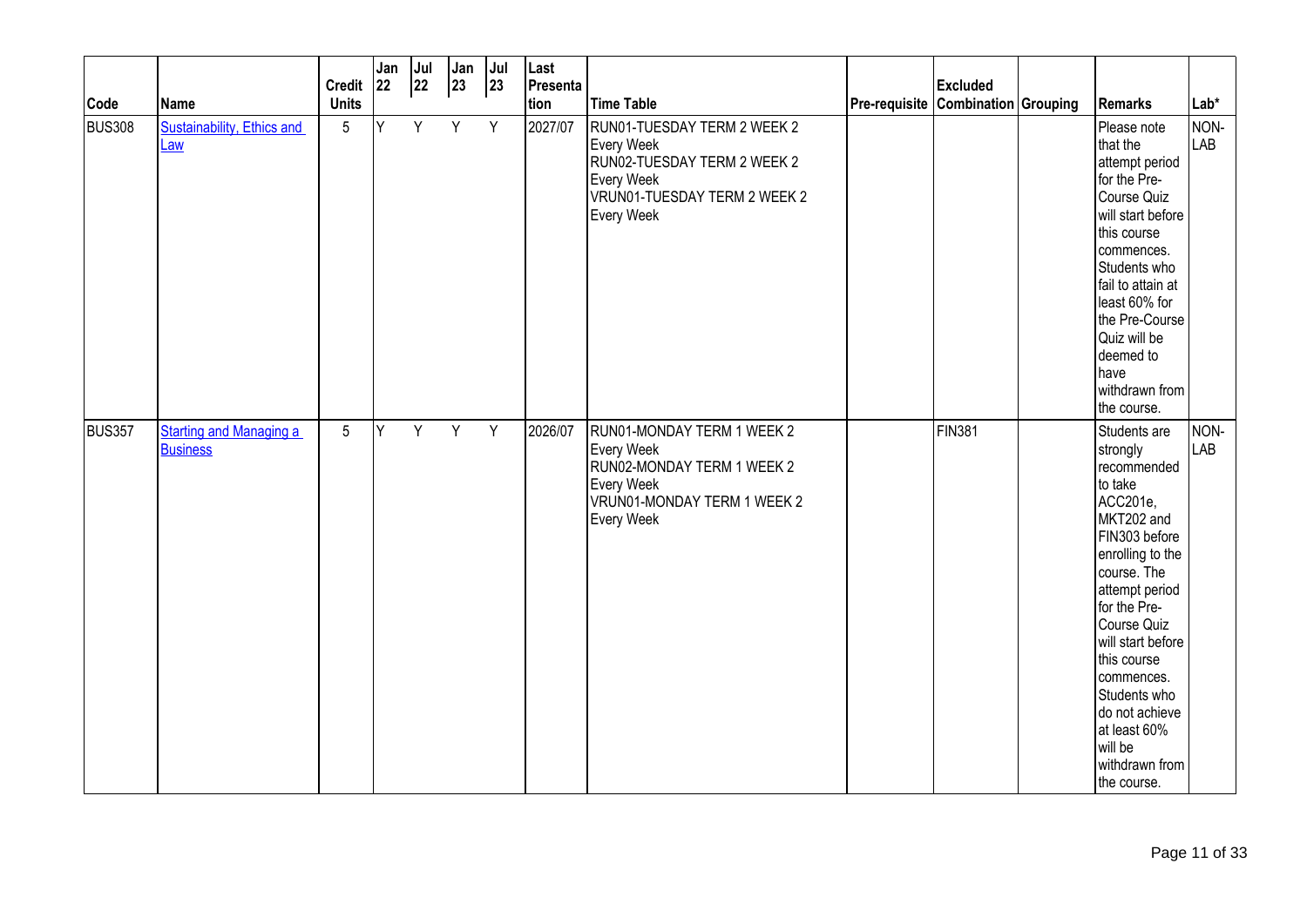| Code           | <b>Name</b>                                                                    | <b>Credit</b><br><b>Units</b> | Jan<br>22 | Jul<br> 22 | Jan<br>23    | Jul<br> 23 | Last<br>Presenta<br>tion | <b>Time Table</b>                                                                                   | Pre-requisite | <b>Excluded</b><br>Combination Grouping | Remarks                                                     | $Lab*$             |
|----------------|--------------------------------------------------------------------------------|-------------------------------|-----------|------------|--------------|------------|--------------------------|-----------------------------------------------------------------------------------------------------|---------------|-----------------------------------------|-------------------------------------------------------------|--------------------|
| CDO303         | <b>SUSS Impact Startup</b><br>Challenge in Singapore                           | 5                             | IN.       | Y          | $\mathsf{N}$ | Y          | 2027/07                  | <b>FRIDAY</b><br><b>Every Week</b>                                                                  |               | GSP303                                  | This course is<br>letter graded<br>and counts into<br>CGPA. | NON-<br>LAB        |
| CDO303AC       | <b>ASEAN-China Impact</b><br><b>Startup Challenge</b>                          | 5                             | lΥ        | Y          | Y            | Y          | 2026/07                  | <b>MONDAY</b><br><b>TUESDAY</b><br><b>WEDNESDAY</b><br><b>THURSDAY</b><br>FRIDAY<br><b>SATURDAY</b> |               |                                         | This course is<br>letter graded<br>and counts into<br>CGPA. | NON-<br>LAB        |
| lc             | CDO303DL SUSS-DUFE Impact<br><b>Startup Challenge in</b><br>Dalian, China      | $5\overline{)}$               | IN.       | Y          | N            | Y          | 2027/07                  | <b>MONDAY</b>                                                                                       |               |                                         | This course is<br>letter graded<br>and counts into<br>CGPA. | NON-<br>LAB        |
| lR.            | CDO303GE Impact Startup Challenge<br>in Gerontology                            | 5                             | ΙY        | Y          | $\mathsf{N}$ | Y          | 2026/07                  | RUN01-FRIDAY<br>RUN01-SATURDAY<br>RUN02-FRIDAY<br>RUN02-SATURDAY                                    |               |                                         | This course is<br>letter graded<br>and counts into<br>CGPA. | NON-<br>LAB        |
|                | CDO303JK SUSS-PIAGET Impact<br>Startup Challenge (Jakarta,<br>Indonesia)       | $5\overline{)}$               | IN.       | Y          | $\mathsf{N}$ | Y          | 2027/07                  | <b>MONDAY</b>                                                                                       |               |                                         | This course is<br>letter graded<br>and counts into<br>CGPA. | NON-<br>LAB        |
| CDO303KH<br>Iн | <b>SUSS-FORMOSA Impact</b><br><b>Startup Challenge in</b><br>Kaohsiung, Taiwan | $5\phantom{.0}$               | IN.       | Y          | $\mathsf{N}$ | Y          | 2027/07                  | <b>MONDAY</b>                                                                                       |               |                                         | This course is<br>letter graded<br>and counts into<br>CGPA. | NON-<br><b>LAB</b> |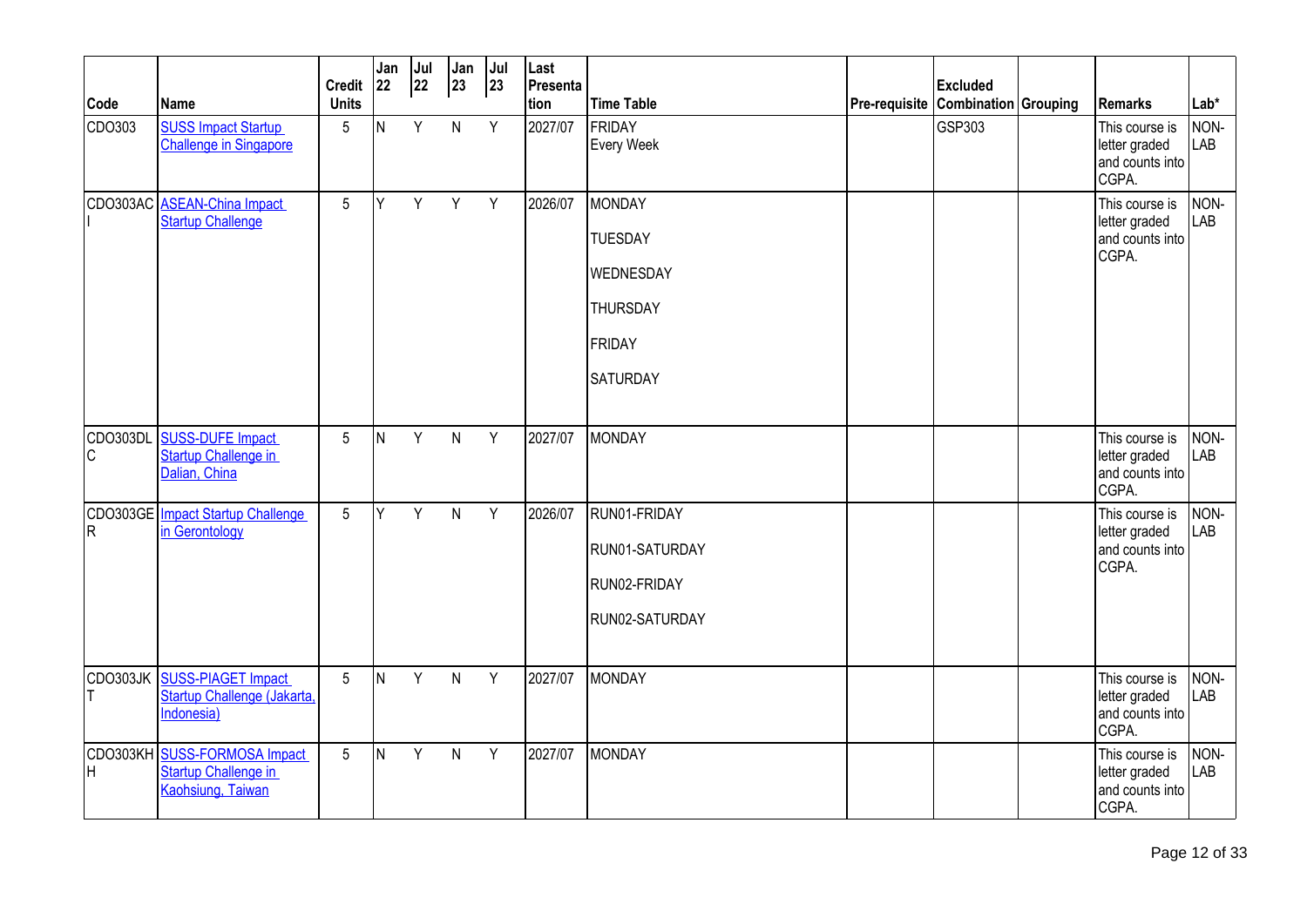|                |                                                                            | <b>Credit</b>   | Jan<br>22 | Jul<br>22 | Jan<br>23    | Jul<br> 23 | Last<br>Presenta |                   |                                    | <b>Excluded</b> |                                                             |                    |
|----------------|----------------------------------------------------------------------------|-----------------|-----------|-----------|--------------|------------|------------------|-------------------|------------------------------------|-----------------|-------------------------------------------------------------|--------------------|
| Code           | Name                                                                       | <b>Units</b>    |           |           |              |            | tion             | <b>Time Table</b> | Pre-requisite Combination Grouping |                 | <b>Remarks</b>                                              | $Lab*$             |
| CDO303M<br>DN. | <b>SUSS-WBI Impact Startup</b><br>Challenge in Medan,                      | 5               | Y         | Y         | Y            | Y          | 2027/07          | <b>TUESDAY</b>    |                                    |                 | This course is                                              | NON-<br>LAB        |
|                | Indonesia                                                                  |                 |           |           |              |            |                  | <b>MONDAY</b>     |                                    |                 | letter graded<br>and counts into<br>CGPA.                   |                    |
|                |                                                                            |                 |           |           |              |            |                  | WEDNESDAY         |                                    |                 |                                                             |                    |
|                |                                                                            |                 |           |           |              |            |                  | <b>THURSDAY</b>   |                                    |                 |                                                             |                    |
|                |                                                                            |                 |           |           |              |            |                  | <b>FRIDAY</b>     |                                    |                 |                                                             |                    |
|                |                                                                            |                 |           |           |              |            |                  | <b>SATURDAY</b>   |                                    |                 |                                                             |                    |
| CDO303M<br>NL. | <b>SUSS-GCIC Impact</b><br>Startup Challenge in<br>Manila, Philippines     | 5               | Y         | Y         | Y            | Y          | 2027/07          | <b>MONDAY</b>     |                                    |                 | This course is<br>letter graded<br>and counts into<br>CGPA. | NON-<br><b>LAB</b> |
|                | CDO303PN SUSS-AUPP Impact                                                  | 5               | IN.       | Y         | $\mathsf{N}$ | Y          | 2027/07          | <b>MONDAY</b>     |                                    |                 | This course is                                              | NON-               |
| lH             | Startup Challenge in<br>Phnom Penh, Cambodia                               |                 |           |           |              |            |                  | <b>TUESDAY</b>    |                                    |                 | letter graded<br>and counts into<br>CGPA.                   | <b>LAB</b>         |
|                |                                                                            |                 |           |           |              |            |                  | WEDNESDAY         |                                    |                 |                                                             |                    |
|                |                                                                            |                 |           |           |              |            |                  | <b>THURSDAY</b>   |                                    |                 |                                                             |                    |
|                |                                                                            |                 |           |           |              |            |                  | FRIDAY            |                                    |                 |                                                             |                    |
|                |                                                                            |                 |           |           |              |            |                  | <b>SATURDAY</b>   |                                    |                 |                                                             |                    |
| M              | CDO303SG SUSS-FETCH Impact<br>Startup Challenge in Ho<br>Chi Minh, Vietnam | 5               | Y         | Y         | Y            | Y          | 2027/07          | <b>MONDAY</b>     |                                    |                 | This course is<br>letter graded<br>and counts into<br>CGPA. | NON-<br>LAB        |
|                | CDO303SU Impact Startup Challenge<br>in Sustainability                     | $5\phantom{.0}$ | Y         | Y         | Y            | Y          | 2027/07          |                   |                                    |                 | This course is<br>letter graded<br>and counts into<br>CGPA. | NON-<br>LAB        |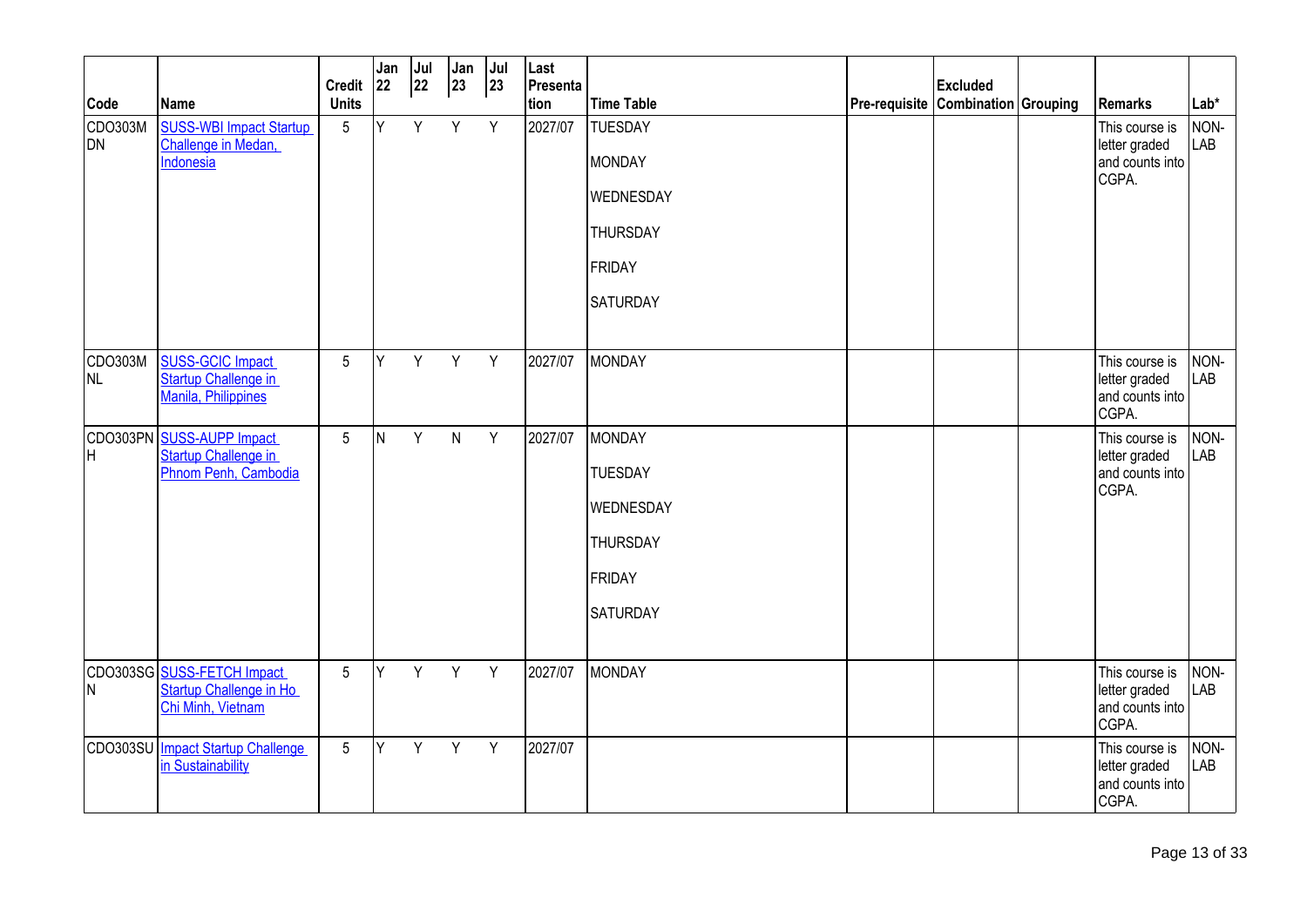| Code          | <b>Name</b>                                                         | Credit $ 22 $<br><b>Units</b> | Jan | Jul<br>22 | Jan<br>$ 23\rangle$ | Jul<br>23 | Last<br>Presenta<br>tion | <b>Time Table</b>                                                                               | Pre-requisite Combination Grouping | <b>Excluded</b> | <b>Remarks</b>                                                                                                                                                                                                                                                           | $Lab*$             |
|---------------|---------------------------------------------------------------------|-------------------------------|-----|-----------|---------------------|-----------|--------------------------|-------------------------------------------------------------------------------------------------|------------------------------------|-----------------|--------------------------------------------------------------------------------------------------------------------------------------------------------------------------------------------------------------------------------------------------------------------------|--------------------|
| ΙX            | CDO303SZ SUSS-SZU Impact Startup<br>Challenge in Shenzhen,<br>China | 5                             | IN. | Y         | $\mathsf{N}$        | Y         | 2027/07                  | <b>MONDAY</b>                                                                                   |                                    | GSP303SZX       | The course is<br>letter graded<br>and counts into<br>CGPA.                                                                                                                                                                                                               | NON-<br><b>LAB</b> |
| <b>MKT352</b> | <b>Sales Management</b>                                             | 5                             | IN. | Y         | $\mathsf{N}$        | N         | 2022/07                  | RUN01-FRIDAY TERM 1 WEEK 1<br><b>Every Week</b><br>RUN02-FRIDAY TERM 1 WEEK 1<br>Every Week     | Nil                                |                 | Please note<br>that the<br>attempt period<br>for the Pre-<br>Course Quiz<br>will start before<br>this course<br>commences.<br>Students who<br>fail to attain at<br>least 60% for<br>the Pre-Course<br>Quiz will be<br>deemed to<br>have<br>withdrawn from<br>the course. | NON-<br>LAB        |
| <b>MKT353</b> | <b>Retail Management</b>                                            | 5                             | IN. | Y         | $\mathsf{N}$        | Y         | 2025/07                  | RUN01-THURSDAY TERM 2 WEEK 1<br><b>Every Week</b><br>RUN02-THURSDAY TERM 2 WEEK 1<br>Every Week |                                    |                 | Please note<br>that the<br>attempt period<br>for the Pre-<br>Course Quiz<br>will start before<br>this course<br>commences.<br>Students who<br>fail to attain at<br>least 60% for<br>the Pre-Course<br>Quiz will be<br>deemed to<br>have<br>withdrawn from<br>the course. | NON-<br><b>LAB</b> |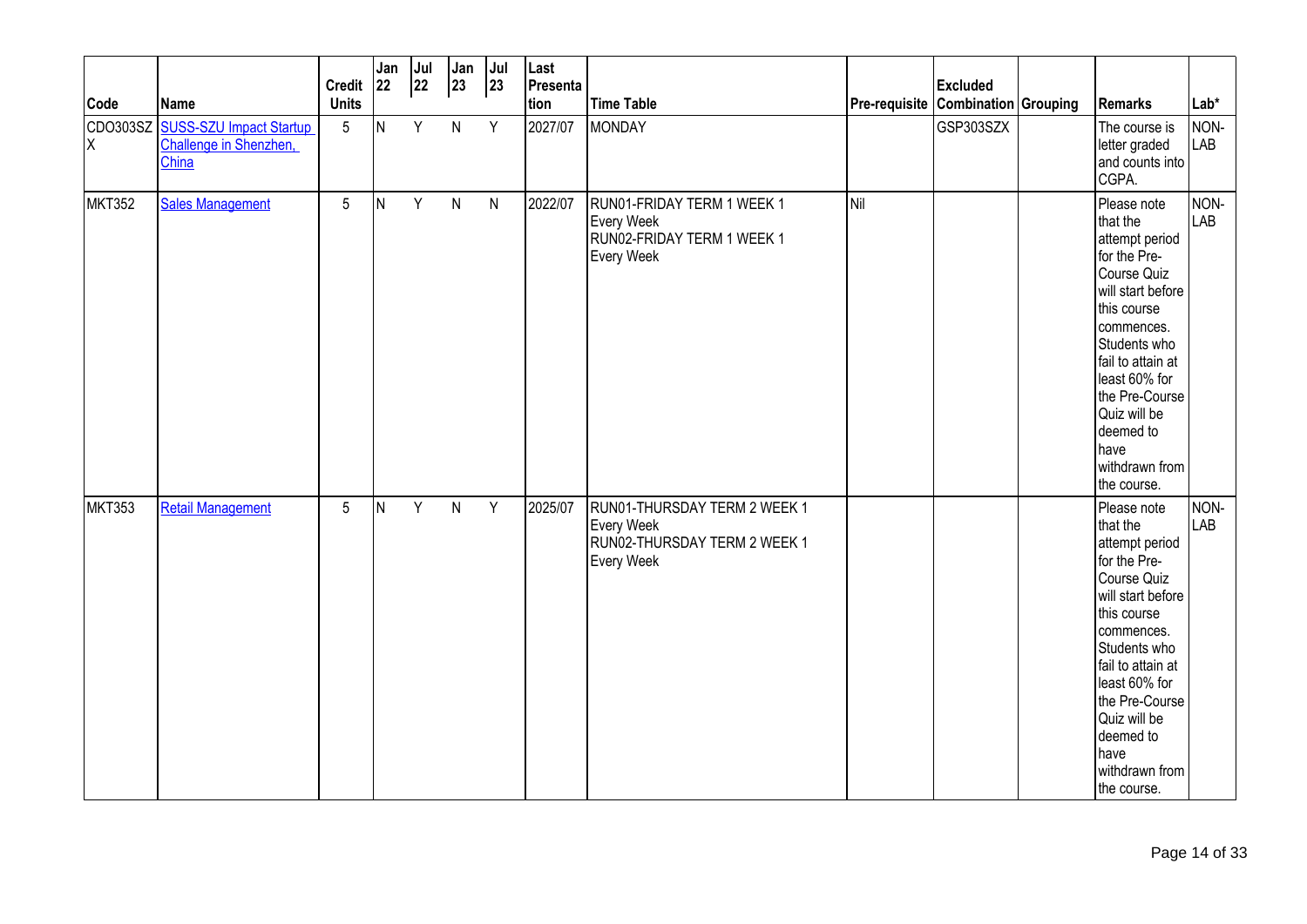| Code          | Name                         | <b>Credit</b><br><b>Units</b> | Jan<br>22 | Jul<br>22 | Jan<br>$ 23\rangle$ | $ $ Jul<br> 23 | Last<br>Presenta<br>tion | <b>Time Table</b>                                                                    | Pre-requisite Combination Grouping | <b>Excluded</b> | Remarks                                                                                                                                                                                                                                                                                                                                                     | $Lab*$      |
|---------------|------------------------------|-------------------------------|-----------|-----------|---------------------|----------------|--------------------------|--------------------------------------------------------------------------------------|------------------------------------|-----------------|-------------------------------------------------------------------------------------------------------------------------------------------------------------------------------------------------------------------------------------------------------------------------------------------------------------------------------------------------------------|-------------|
| MKT354        | <b>Brand Management</b>      | $\sqrt{5}$                    | Y         | N         | Y                   | $\mathsf{N}$   | 2025/07                  | RUN01-MONDAY TERM 2 WEEK 1<br>Every Week<br>RUN02-MONDAY TERM 2 WEEK 1<br>Every Week | <b>Nil</b>                         |                 | Please note<br>that the<br>attempt period<br>for the Pre-<br>Course Quiz<br>will start before<br>this course<br>commences.<br>Students who<br>fail to attain at<br>least 60% for<br>the Pre-Course<br>Quiz will be<br>deemed to<br>have<br>withdrawn from<br>the course.                                                                                    | NON-<br>LAB |
| <b>MKT355</b> | <b>Multivariate Analysis</b> | 5                             | Y         | N         | $\mathsf{N}$        | $\mathsf{N}$   | 2022/01                  | RUN01-MONDAY TERM 2 WEEK 1<br>Every Week<br>RUN02-MONDAY TERM 2 WEEK 1<br>Every Week |                                    | BMSZ321         | Students are<br>advised to take LAB<br>BUS105e<br>before enrolling<br>in this course.<br>Please note<br>that the<br>window to<br>complete the<br>pre-course quiz<br>for this course<br>will end before<br>the course<br>commences.<br>Students who<br>fail to achieve<br>at least 60% on<br>the pre-course<br>quiz will be<br>withdrawn from<br>the course. | NON-        |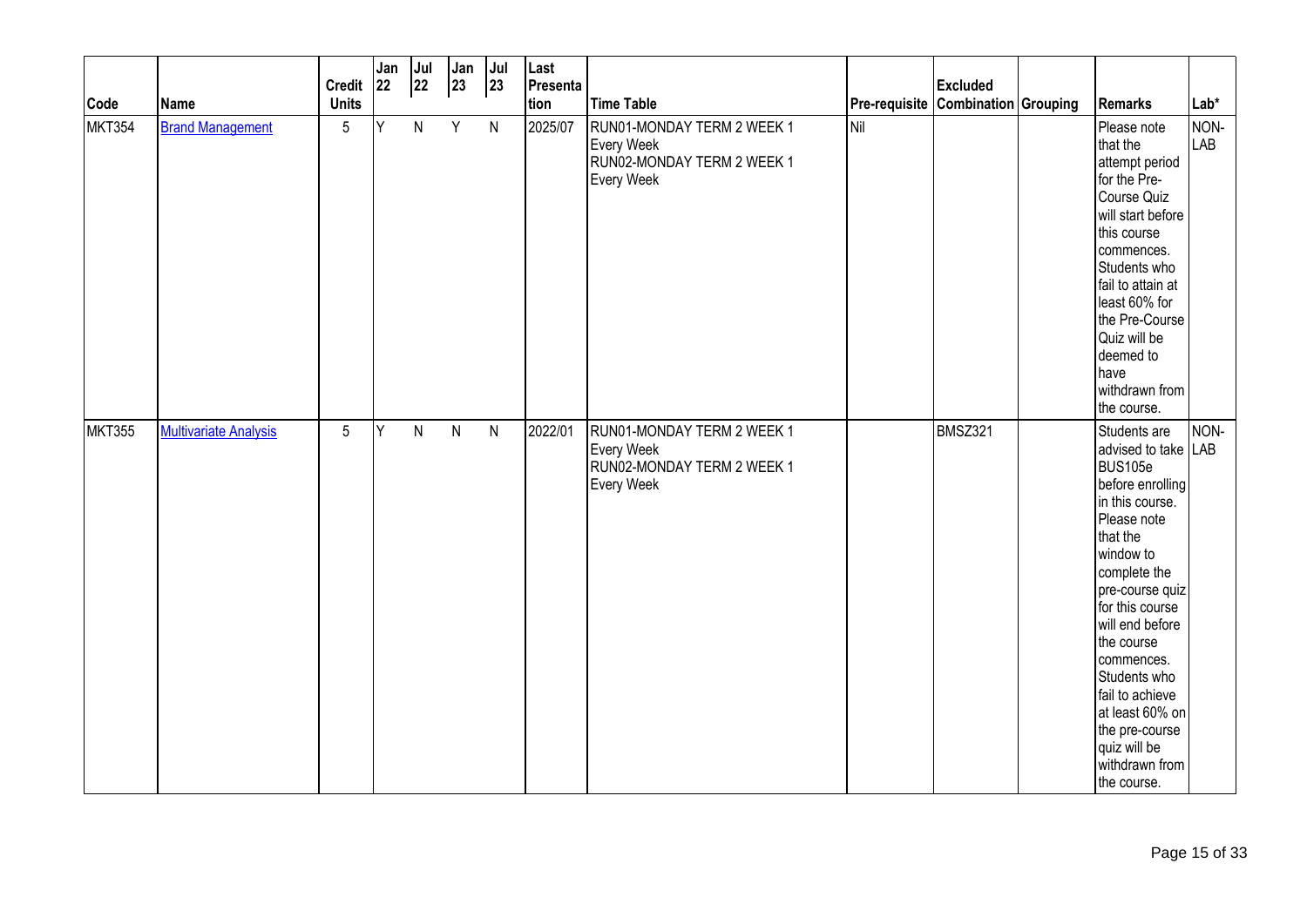| Code          | <b>Name</b>                                     | <b>Credit</b><br><b>Units</b> | Jan<br>22 | Jul<br>22 | Jan<br>23    | Jul<br>23    | Last<br>Presenta<br>tion | <b>Time Table</b>                                                                                        | <b>Pre-requisite Combination Grouping</b> | <b>Excluded</b> | Remarks                                                                                                                                                                                                                                                            | Lab*        |
|---------------|-------------------------------------------------|-------------------------------|-----------|-----------|--------------|--------------|--------------------------|----------------------------------------------------------------------------------------------------------|-------------------------------------------|-----------------|--------------------------------------------------------------------------------------------------------------------------------------------------------------------------------------------------------------------------------------------------------------------|-------------|
| <b>MKT360</b> | <b>Internet &amp; Social Media</b><br>Marketing | 5                             | IN.       | Y         | $\mathsf{N}$ | $\mathsf{N}$ | 2022/07                  | RUN01-WEDNESDAY TERM 2 WEEK 2<br><b>Every Week</b><br>RUN02-WEDNESDAY TERM 2 WEEK 2<br><b>Every Week</b> | <b>I</b> Nil                              |                 | Please note<br>that the<br>window to<br>complete the<br>pre-course quiz<br>for this course<br>will end before<br>the course<br>commences.<br>Students who<br>fail to achieve<br>at least 60% on<br>the pre-course<br>quiz will be<br>withdrawn from<br>the course. | NON-<br>LAB |
| <b>MKT362</b> | Pricing                                         | 5                             | Y         | N         | Y            | $\mathsf{N}$ | 2025/07                  | RUN02-FRIDAY TERM 1 WEEK 1<br>Every Week<br>RUN03-FRIDAY TERM 1 WEEK 1<br>Every Week                     | Nil                                       |                 | Please note<br>that the<br>window to<br>complete the<br>pre-course quiz<br>for this course<br>will end before<br>the course<br>commences.<br>Students who<br>fail to achieve<br>at least 60% on<br>the pre-course<br>quiz will be<br>withdrawn from<br>the course. | NON-<br>LAB |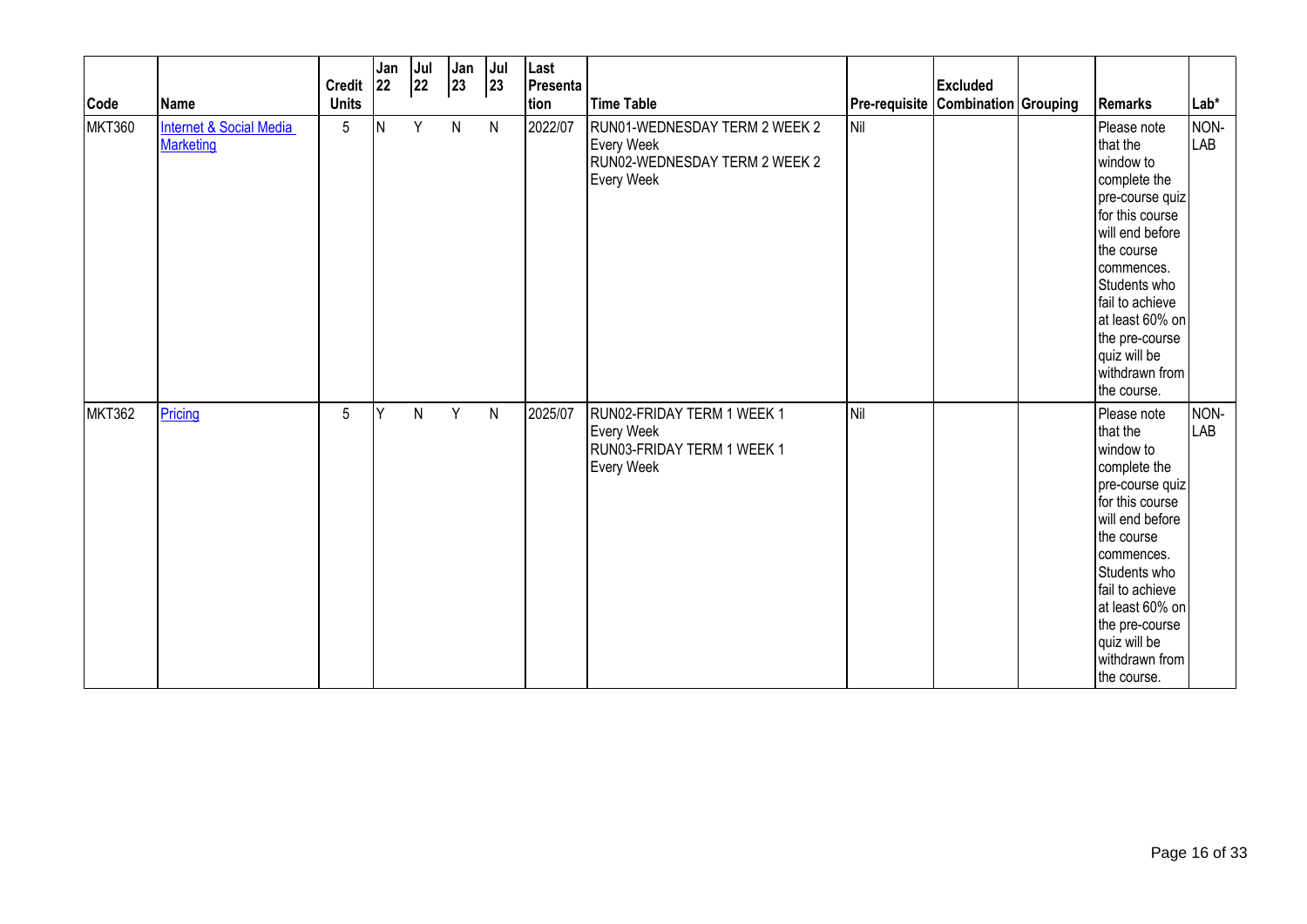| Code          | Name                                       | <b>Credit</b><br><b>Units</b> | Jan<br> 22 | Jul<br>22 | Jan<br>23    | Jul<br>23    | Last<br>Presenta<br>tion | <b>Time Table</b>                                                                                  | Pre-requisite Combination Grouping | <b>Excluded</b> | Remarks                                                                                                                                                                                                                                                                          | $Lab*$      |
|---------------|--------------------------------------------|-------------------------------|------------|-----------|--------------|--------------|--------------------------|----------------------------------------------------------------------------------------------------|------------------------------------|-----------------|----------------------------------------------------------------------------------------------------------------------------------------------------------------------------------------------------------------------------------------------------------------------------------|-------------|
| <b>MKT365</b> | Social Media Metrics &<br><b>Analytics</b> | 5                             | IN.        | Y         | $\mathsf{N}$ | Y            | 2026/07                  | RUN01-FRIDAY TERM 2 WEEK 1<br><b>Every Week</b><br>RUN02-FRIDAY TERM 2 WEEK 1<br><b>Every Week</b> |                                    |                 | Quiz will start<br>before the<br>course<br>commences.<br>Students who<br>fail to attain at<br>least 60% for<br>the Pre-Course<br>Quiz will be<br>deemed to<br><b>I</b> have<br>withdrawn from<br>the course.                                                                     | NON-<br>LAB |
| <b>MKT366</b> | <b>Sustainability Marketing</b>            | 5                             | lΥ         | N         | Y            | $\mathsf{N}$ | 2026/07                  | RUN01-WEDNESDAY TERM 1 WEEK 2<br><b>Every Week</b><br>RUN02-WEDNESDAY TERM 1 WEEK 2<br>Every Week  | Nil                                |                 | Please note<br>that the<br>attempt period<br>for the Pre-<br>Course Quiz<br>will start before<br>this course<br>commences.<br>Students who<br>fail to attain at<br>least 60% for<br>the Pre-Course<br>Quiz will be<br>deemed to<br><b>Ihave</b><br>withdrawn from<br>the course. | NON-<br>LAB |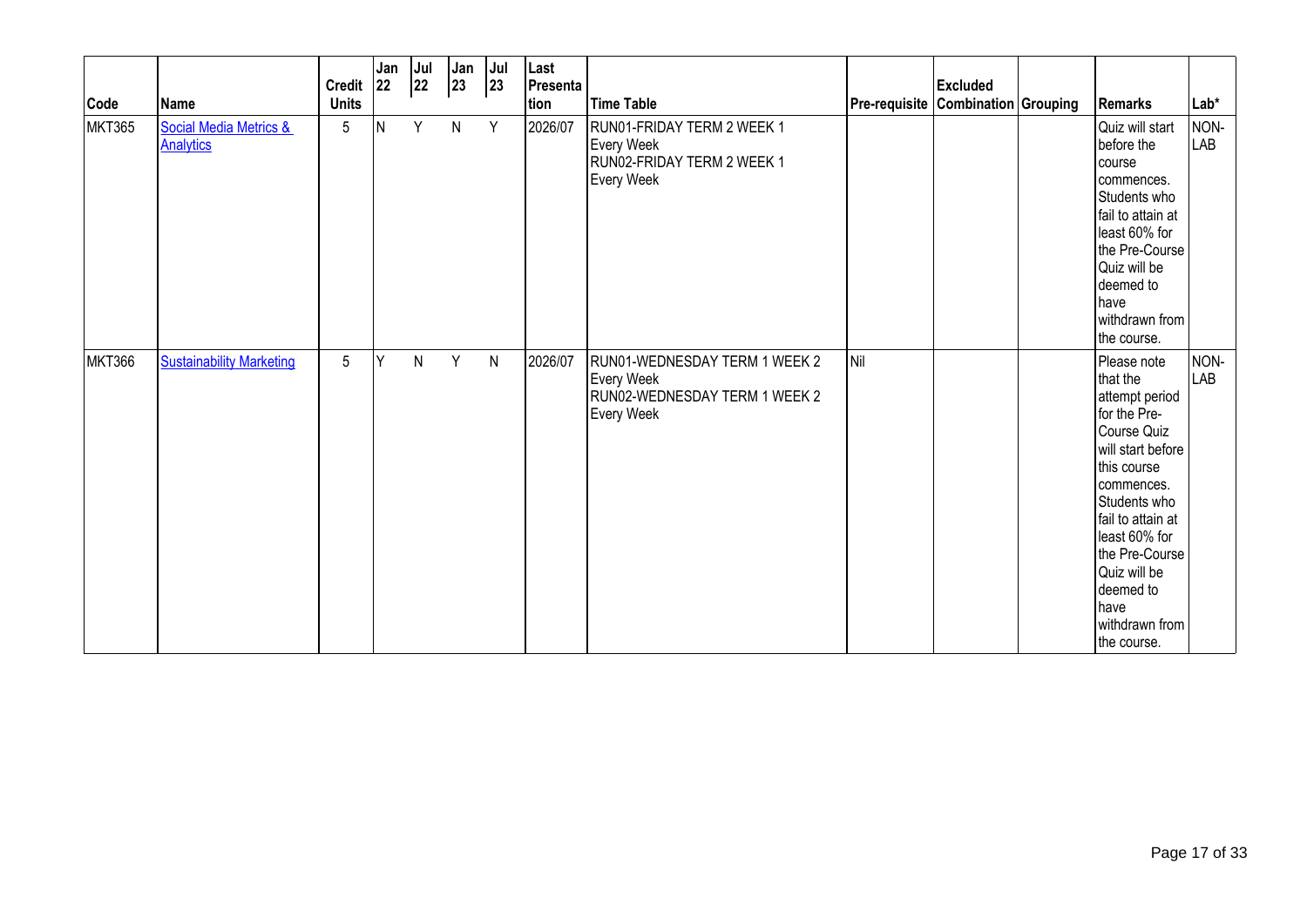| Code          | Name                                                                                                                                                          | <b>Credit</b><br><b>Units</b> | Jan<br> 22 | Jul<br> 22 | Jan<br> 23 | Jul<br> 23 | Last<br><b>Presenta</b>  <br>tion | <b>Time Table</b>                                                                                    | <b>Pre-requisite Combination Grouping</b> | <b>Excluded</b> | <b>Remarks</b>                                                                                                                                                                                               | Lab*        |
|---------------|---------------------------------------------------------------------------------------------------------------------------------------------------------------|-------------------------------|------------|------------|------------|------------|-----------------------------------|------------------------------------------------------------------------------------------------------|-------------------------------------------|-----------------|--------------------------------------------------------------------------------------------------------------------------------------------------------------------------------------------------------------|-------------|
| <b>MKT367</b> | <b>Social Marketing</b>                                                                                                                                       | 5                             |            | Υ          | N          | Υ          | 2027/07                           | RUN01-TUESDAY TERM 1 WEEK 1<br><b>Every Week</b><br>RUN02-TUESDAY TERM 2 WEEK 1<br><b>Every Week</b> |                                           |                 | Quiz will start<br>before the<br>course<br>commences.<br>Students who<br>fail to attain at<br>least 60% for<br>the Pre-Course<br>Quiz will be<br>Ideemed to<br><b>have</b><br>withdrawn from<br>this course. | NON-<br>LAB |
|               | ~ GENERAL ELECTIVE ~ - Minimum 0 cu and maximum 15 cu<br>Course List - https://sims1.suss.edu.sg/eservice/public/viewcp/viewcp.aspx?progcd=gsp&viewtype=mhtml |                               |            |            |            |            |                                   |                                                                                                      |                                           |                 |                                                                                                                                                                                                              |             |
| Code          | Name                                                                                                                                                          | <b>Credit</b><br><b>Units</b> | Jan<br> 22 | Jul<br> 22 | Jan<br>23  | Jul<br> 23 | Last<br> Presenta<br>tion         | <b>Time Table</b>                                                                                    | <b>Pre-requisite Combination Grouping</b> | <b>Excluded</b> | Remarks                                                                                                                                                                                                      | Lab*        |
| GSP100        | <b>General Electives</b>                                                                                                                                      | $\blacksquare$                |            |            |            |            | 2026/07                           |                                                                                                      |                                           |                 |                                                                                                                                                                                                              | LAB         |

\* Students will be required to attend classes on day of presentation as well as on weekends or all classes may be on weekends.

**University Core - SUSS Core Table (2019/01 Intakes onwards)** 

**SUSS Core Compulsory - 10cu**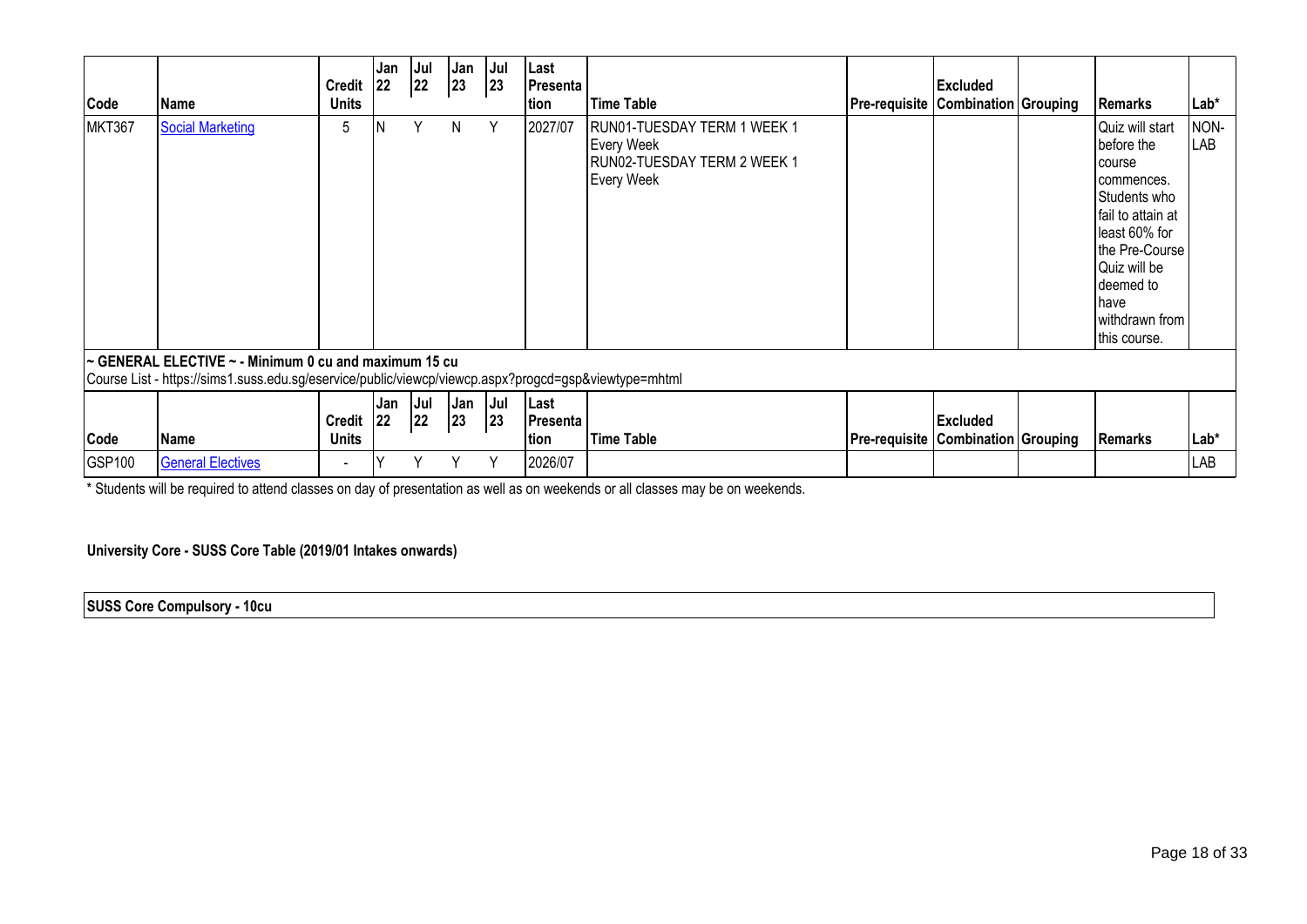| Code          | <b>Name</b>                         | <b>Credit</b><br><b>Units</b> | Jan<br>22 | Jul<br>22 | Jan<br>23 | Jul<br>23 | <b>Last Presentation</b> | <b>Time Table</b>                                                                                                                                                                                                                            | <b>Remarks</b>                                                                                                                                                                              |
|---------------|-------------------------------------|-------------------------------|-----------|-----------|-----------|-----------|--------------------------|----------------------------------------------------------------------------------------------------------------------------------------------------------------------------------------------------------------------------------------------|---------------------------------------------------------------------------------------------------------------------------------------------------------------------------------------------|
| SCO101        | <b>Why Do Good?</b>                 | 2.50                          | Ÿ         | Y         | Y         | Y         | 2026/07                  | RUN01-MONDAY TERM<br>Every Week<br>RUN02-FRIDAY TERM<br>Every Week<br>RUN03-MONDAY TERM 1<br>Every Week<br>RUN04-FRIDAY TERM 1<br>Every Week<br><b>RUN05-MONDAY TERM 2</b><br>Every Week<br>RUN06-WEDNESDAY TERM 2<br><b>Every Week</b>      | Note: Run01 and Run02 are off<br>term classes that will start 3<br>weeks before and end 1 week<br>before the start of Term 1 in the<br>semester.                                            |
| SCO104        | <b>Globalisation and Technology</b> | 2.50                          | Y         | Y         | Y         | Y         | 2026/07                  | RUN01-TUESDAY TERM<br>Every Week<br>RUN02-THURSDAY TERM<br>Every Week<br>RUN03-TUESDAY TERM 1<br>Every Week<br>RUN04-THURSDAY TERM 1<br>Every Week<br><b>RUN05-THURSDAY TERM 2</b><br>Every Week<br><b>RUN06-FRIDAY TERM 2</b><br>Every Week | RUN01 and RUN02 are off term<br>classes that will start 3 weeks<br>before and end 1 week before the<br>start of Term 1 in the semester.<br>Excluded combination: SCO103.<br>SCO123, SCO133. |
| <b>SCO105</b> | <b>Transforming Work</b>            | 2.50                          | ΙY.       | Y         | Y         | Y         | 2026/07                  | RUN01-MONDAY TERM<br>Every Week<br>RUN02-THURSDAY TERM<br>Every Week<br>RUN03-WEDNESDAY TERM 1<br>Every Week<br>RUN04-FRIDAY TERM 1<br>Every Week<br><b>RUN05-TUESDAY TERM 2</b><br>Every Week<br>RUN06-THURSDAY TERM 2<br>Every Week        | RUN01 and RUN02 are off term<br>classes that will start 3 weeks<br>before and end 1 week before the<br>start of Term 1 in the semester.<br>Excluded combination: SCO113.                    |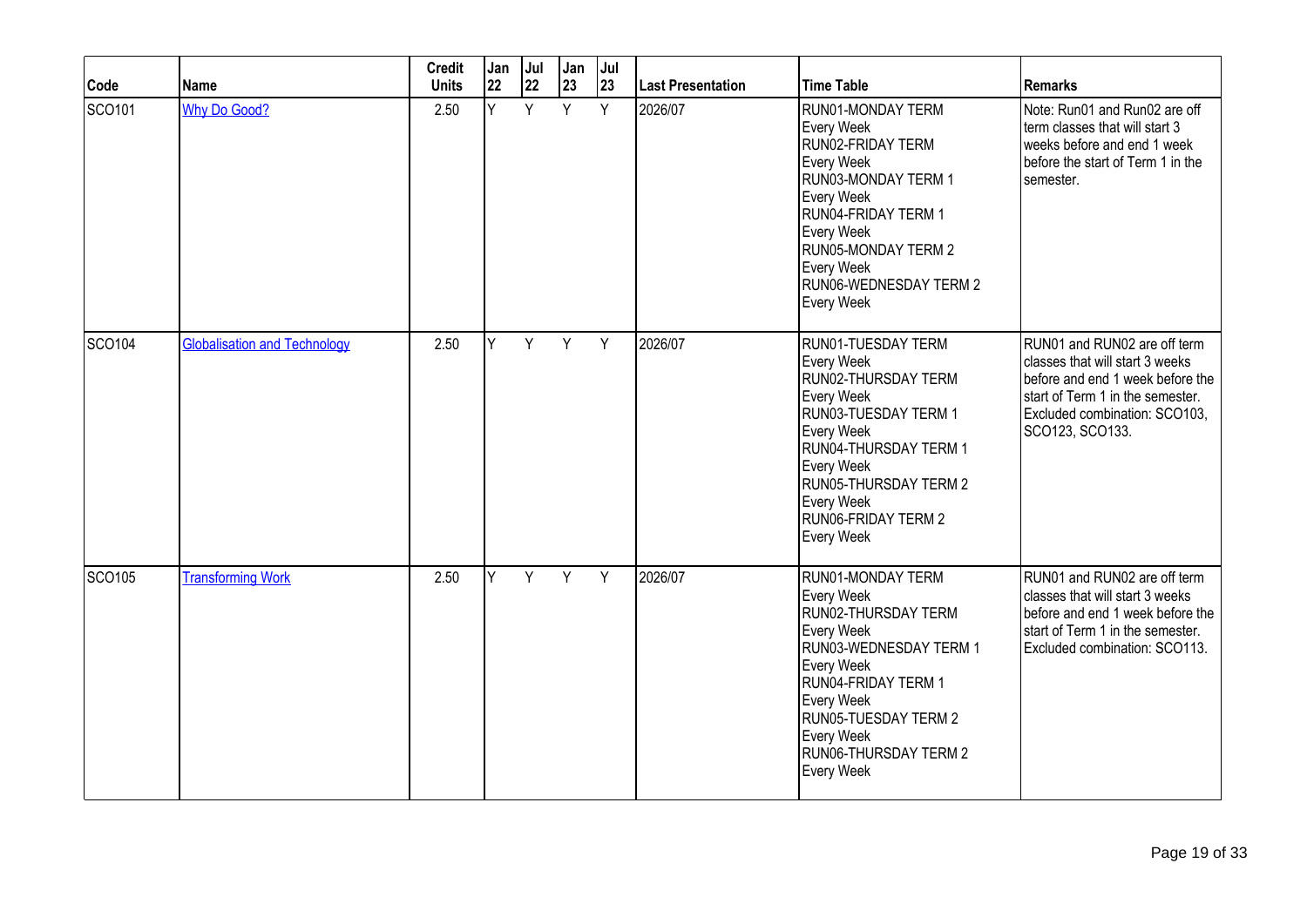| Code   | Name                              | <b>Credit</b><br><b>Units</b> | Jan<br> 22 | Jul<br> 22 | <b>Jan</b><br>23 | Jul<br> 23 | <b>Last Presentation</b> | Time Table                                                                                                                                                                                                                                         | Remarks                                                                                                                                                                   |
|--------|-----------------------------------|-------------------------------|------------|------------|------------------|------------|--------------------------|----------------------------------------------------------------------------------------------------------------------------------------------------------------------------------------------------------------------------------------------------|---------------------------------------------------------------------------------------------------------------------------------------------------------------------------|
| SCO107 | <b>Challenging Sustainability</b> | 2.50                          |            |            | ٧                | ٧          | 2026/07                  | RUN01-TUESDAY TERM<br>Every Week<br>RUN02-FRIDAY TERM<br>Every Week<br>RUN03-TUESDAY TERM 1<br>Every Week<br><b>RUN04-THURSDAY TERM 1</b><br>Every Week<br><b>RUN05-WEDNESDAY TERM 2</b><br>Every Week<br><b>RUNO6-FRIDAY TERM 2</b><br>Every Week | RUN01 and RUN02 are off term<br>classes that will start 3 weeks<br>before and end 1 week before the<br>Istart of Term 1 in the semester.<br>Excluded combination: SCO201. |

| University Core - UCore Table (up to 2018/07 Intakes)                                                                                                                 |
|-----------------------------------------------------------------------------------------------------------------------------------------------------------------------|
| A separate timetable will be issued<br>UCore Requirements                                                                                                             |
| You have to complete a total of 10cu of UCore courses, including Essential Academic Writing Skills. You must complete at least one course from each of the 3 baskets. |

## Assessment

Assessment is conducted in class, online, via take-home assignments or final examination, depending on the course that you take. Each UCore course counts towards your CGPA and will be reflected in your academic transcript.

### **BASKET 1 (COMMUNICATION) - Minimum 2.5cu**

COR160 is retired and replaced with GSP160 from Jan 2022 semester. COR173e is conducted in Mandarin.

| Code               | <b>Name</b>                              | <b>Credit</b><br><b>Units</b> | , Jan<br>22 | Jul  <br> 22 | Jan<br> 23 | <b>Jul</b><br> 23 | <b>Last Presentation</b> | <b>Time Table</b>                    | <b>IRemarks</b>                                                                                                                                                              |
|--------------------|------------------------------------------|-------------------------------|-------------|--------------|------------|-------------------|--------------------------|--------------------------------------|------------------------------------------------------------------------------------------------------------------------------------------------------------------------------|
| COR <sub>160</sub> | <b>Essential Academic Writing Skills</b> | 2.50                          |             | N            | N          | N                 | 2021/07                  | <b>SATURDAY</b><br>Every Week        | Wef Jan 2022, GSP160 will be<br>replacing COR160. Students who<br>have not completed COR160 will<br>have to read GSP160, it is<br>Compulsory as a graduation<br>requirement. |
| COR <sub>161</sub> | <b>Presenting with Confidence</b>        | 2.50                          |             | N.           | N.         | N                 | 2022/01                  | <b>SATURDAY WEEK 2</b><br>Every Week | Attendance is compulsory.                                                                                                                                                    |
| COR173e            | <b>Business Chinese</b>                  | 2.50                          |             | N.           | N.         | N                 | 2019/01                  | <b>SATURDAY</b><br>Every Week        | Exclusion - BACLS, BACLE,<br><b>IBECCE and BATI. Excluded</b><br>combination: CDO161.                                                                                        |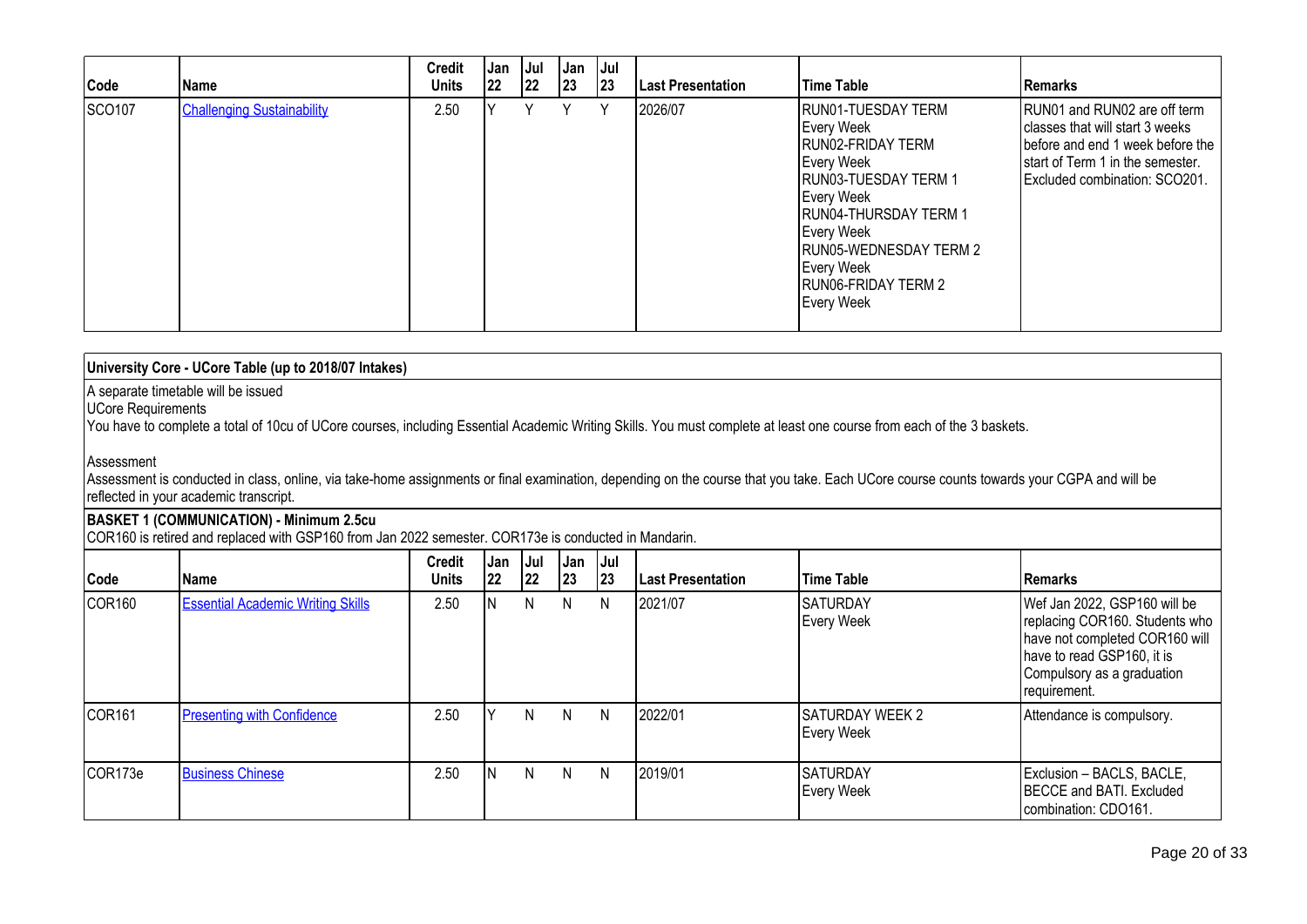| Code                                    | <b>Name</b>                                                                                                                                                                                                                                                                                                                                                                                                                                       | <b>Credit</b><br><b>Units</b> | Jan<br>22 | Jul<br>22 | Jan<br>23 | Jul<br>23 | <b>Last Presentation</b> | <b>Time Table</b>                            | <b>Remarks</b>                                                                                                                                                                                                                                                                                              |
|-----------------------------------------|---------------------------------------------------------------------------------------------------------------------------------------------------------------------------------------------------------------------------------------------------------------------------------------------------------------------------------------------------------------------------------------------------------------------------------------------------|-------------------------------|-----------|-----------|-----------|-----------|--------------------------|----------------------------------------------|-------------------------------------------------------------------------------------------------------------------------------------------------------------------------------------------------------------------------------------------------------------------------------------------------------------|
| GSP160                                  | <b>Writing for Academic Purposes</b>                                                                                                                                                                                                                                                                                                                                                                                                              | 2.50                          | ΙY.       | Y         | Y         | Y         | 2026/07                  | <b>WEDNESDAY TERM 2 WEEK 1</b><br>Every Week | Students enrolled before January<br>2019 semester are required to<br>complete COR160 as part of their<br>UCore requirement for graduation.<br>With the retirement of COR160,<br>students who have not completed<br>COR160 must register for<br>GSP160 as part of their UCore<br>requirement for graduation. |
|                                         | University Core - UCore Table (up to 2018/07 Intakes)                                                                                                                                                                                                                                                                                                                                                                                             |                               |           |           |           |           |                          |                                              |                                                                                                                                                                                                                                                                                                             |
| <b>UCore Requirements</b><br>Assessment | A separate timetable will be issued<br>You have to complete a total of 10cu of UCore courses, including Essential Academic Writing Skills. You must complete at least one course from each of the 3 baskets.<br>Assessment is conducted in class, online, via take-home assignments or final examination, depending on the course that you take. Each UCore course counts towards your CGPA and will be<br>reflected in your academic transcript. |                               |           |           |           |           |                          |                                              |                                                                                                                                                                                                                                                                                                             |
|                                         | <b>BASKET 2 (SKILLS) - Minimum 2.5cu</b><br>COR169 & COR171: Compulsory courses required by MOM for WSH Officer registration.                                                                                                                                                                                                                                                                                                                     |                               |           |           |           |           |                          |                                              |                                                                                                                                                                                                                                                                                                             |
| Code                                    | <b>Name</b>                                                                                                                                                                                                                                                                                                                                                                                                                                       | <b>Credit</b><br><b>Units</b> | Jan<br>22 | Jul<br>22 | Jan<br>23 | Jul<br>23 | Last Presentation        | <b>Time Table</b>                            | <b>Remarks</b>                                                                                                                                                                                                                                                                                              |
| <b>COR163</b>                           | <b>Executive Action Learning</b>                                                                                                                                                                                                                                                                                                                                                                                                                  | 2.50                          | lN.       | N         | N         | N         | 2020/07                  | <b>SATURDAY</b><br>Every Week                | Students have THREE attempts<br>for Pre-Class Quiz and are<br>required to achieve a minimum<br>grade of 60%; otherwise, they will<br>be deemed WITHDRAWN from<br>the course. Attendance is<br>COMPULSORY.                                                                                                   |
| COR165e                                 | <b>Thinking Critically</b>                                                                                                                                                                                                                                                                                                                                                                                                                        | 2.50                          | lN.       | N         | N         | N         | 2024/07                  | <b>SATURDAY</b><br>Every Week                | Students must complete a Pre-<br>Class Quiz (with THREE<br>attempts) and achieve a minimum<br>grade of 60% or they will be<br>deemed Withdrawn at the end of<br>the course. Excluded<br>Combination: COR203/SCO111.                                                                                         |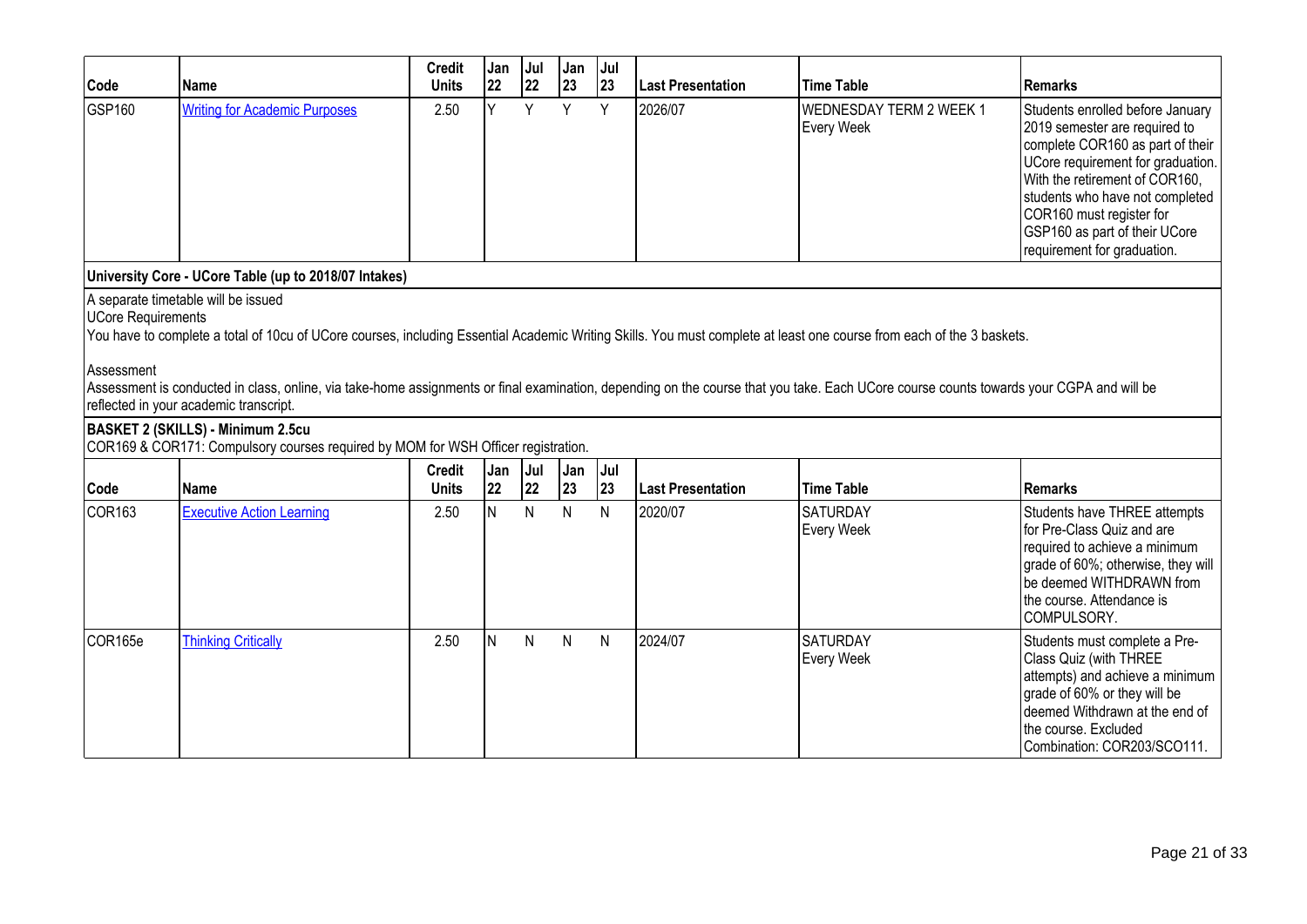| Code               | Name                                                     | <b>Credit</b><br><b>Units</b> | Jan<br>22 | Jul<br>22 | Jan<br>23    | Jul<br>23    | Last Presentation | <b>Time Table</b>                                            | <b>Remarks</b>                                                                                                                                                                                                                                                                                                                       |
|--------------------|----------------------------------------------------------|-------------------------------|-----------|-----------|--------------|--------------|-------------------|--------------------------------------------------------------|--------------------------------------------------------------------------------------------------------------------------------------------------------------------------------------------------------------------------------------------------------------------------------------------------------------------------------------|
| COR167e            | <b>Managing Your Personal Finances</b>                   | 2.50                          | Y         | N         | N            | N            | 2022/01           | RUN01-SATURDAY<br>Every Week<br>RUN02-SATURDAY<br>Every Week | Students must complete a Pre-<br>Class Quiz (with THREE<br>attempts) and achieve a minimum<br>grade of 60% or they will be<br>deemed as withdrawn at the end<br>of the course.                                                                                                                                                       |
| COR169e            | Lead and Influence                                       | 2.50                          | IN.       | N         | $\mathsf{N}$ | N            | 2019/01           | <b>SATURDAY</b><br>Every Week                                | COR169 is replaced by OST161.<br>Students will complete an online<br>quiz during Students must<br>complete a Pre-Class Quiz (with<br>THREE attempts) and achieve a<br>minimum grade of 60% or they will<br>be deemed as withdrawn at the<br>end of the course                                                                        |
| COR <sub>171</sub> | <b>Negotiation and Relationship</b><br><b>Management</b> | 2.50                          | Y         | N         | N            | N            | 2022/01           | <b>SATURDAY</b><br>Every Week                                | Excluded Combination: HRM321                                                                                                                                                                                                                                                                                                         |
| COR <sub>175</sub> | <b>Design Thinking for Innovation</b>                    | 5                             | IN.       | N         | $\mathsf{N}$ | N            | 2024/07           | <b>SATURDAY</b><br>Every Week                                | Students have THREE attempts<br>for Pre-Class Quiz which required<br>to achieve a minimum grade of<br>60% and all assessments are<br>compulsory; 75% COMPULSORY<br>attendance includes the graded<br>group presentation which<br>assessed during the 6th seminar.<br>Otherwise, students will be<br>deemed WITHDRAWN from<br>course. |
| COR201e            | <b>Reflection and ePortfolio</b>                         | 2.50                          | IN.       | N         | N            | $\mathsf{N}$ | 2019/01           | <b>SATURDAY</b><br>Every Week                                | Students must complete a Pre-<br>Class Quiz (with THREE<br>attempts) and achieve a minimum<br>grade of 60% or they will be<br>deemed as withdrawn at the end<br>of the course                                                                                                                                                        |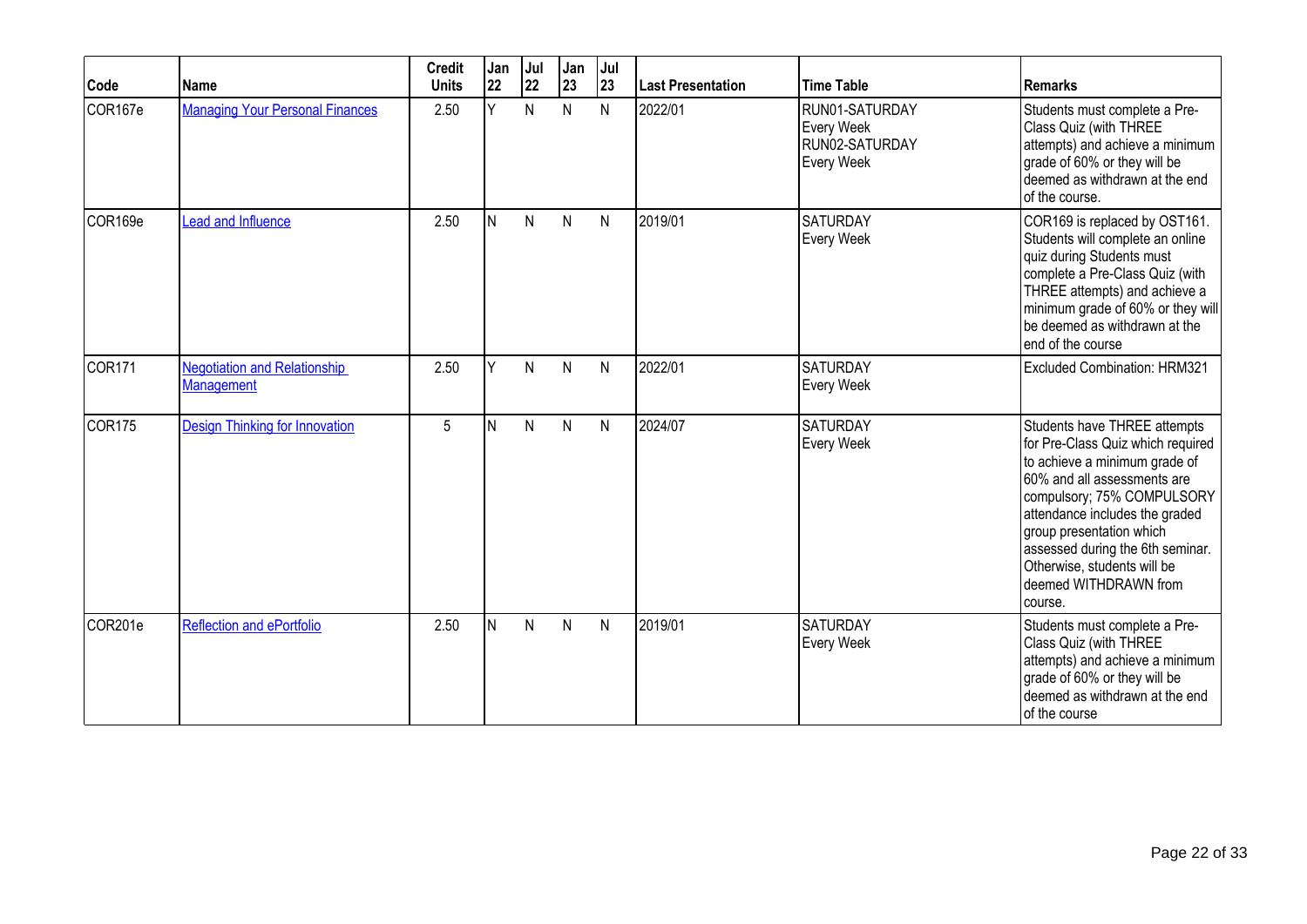| Code    | Name                                             | <b>Credit</b><br><b>Units</b> | Jan<br>22 | Jul<br>22 | Jan<br>23 | Jul<br>23    | <b>Last Presentation</b> | Time Table                                                                             | <b>Remarks</b>                                                                                                                                                                                                                                    |
|---------|--------------------------------------------------|-------------------------------|-----------|-----------|-----------|--------------|--------------------------|----------------------------------------------------------------------------------------|---------------------------------------------------------------------------------------------------------------------------------------------------------------------------------------------------------------------------------------------------|
| COR203  | <b>Critical, Creative and Systems Thinking</b>   | 2.50                          | IN.       | N         | N         | N            | 2024/07                  | <b>SATURDAY</b><br>Every Week                                                          | Students must complete a Pre-<br>Class Quiz (with THREE<br>attempts) and achieve a minimum<br>grade of 60% or they will be<br>deemed Withdrawn at the end of<br>the course. Attendance is<br>compulsary. Excluded<br>Combination: COR165          |
| GSP100  | <b>General Electives</b>                         |                               |           | Y         | Υ         | Y            | 2026/07                  |                                                                                        |                                                                                                                                                                                                                                                   |
| GSP188e | <b>LEADING IN AN AGE OF</b><br><b>DISRUPTION</b> | 2.50                          |           | Y         | Y         | Y            | 2026/07                  | RUN01-TUESDAY TERM 2 WEEK 1<br>Every Week<br>RUN02-TUESDAY TERM 2 WEEK 1<br>Every Week | Students must complete a Pre-<br>Class Quiz (with THREE<br>attempts) and achieve a minimum<br>grade of 60% or they will be<br>deemed as withdrawn at the end<br>of the course. Attendance is<br>compulsory.                                       |
| GSP303  | <b>SUSS Entrepreneurship Bootcamp</b>            | 5                             | ΙN        | N         | N         | $\mathsf{N}$ | 2024/07                  |                                                                                        | This is an inter-semester course<br>which its F2F sessions are<br>scheduled from June to July. All<br>assessments are compulsory.<br>Minimum of 75% attendance is<br>required. Otherwise, students will<br>be deemed to WITHDRAW from<br>Icourse. |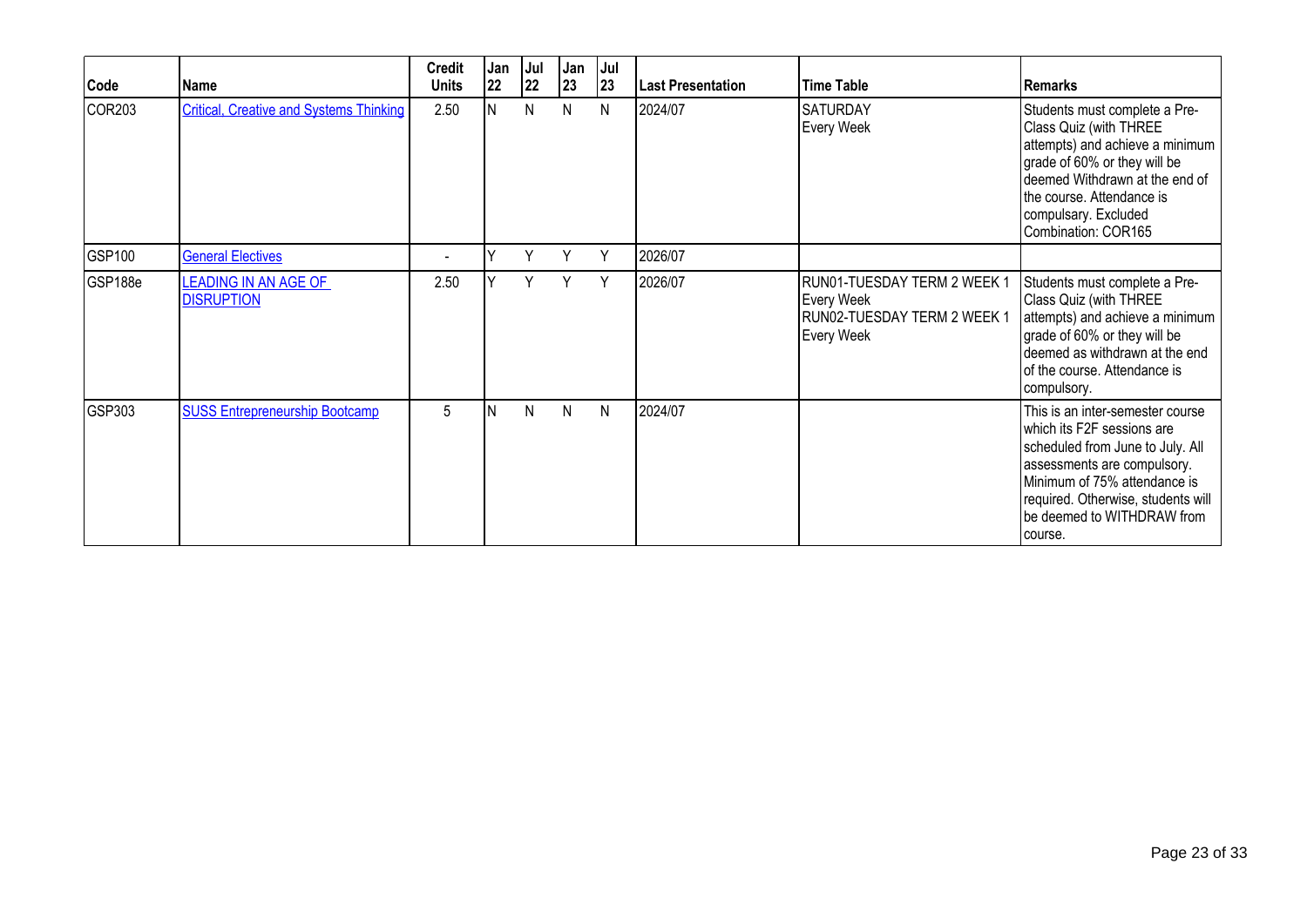# **University Core - UCore Table (up to 2018/07 Intakes)**

A separate timetable will be issued

UCore Requirements

You have to complete a total of 10cu of UCore courses, including Essential Academic Writing Skills. You must complete at least one course from each of the 3 baskets.

Assessment

Assessment is conducted in class, online, via take-home assignments or final examination, depending on the course that you take. Each UCore course counts towards your CGPA and will be reflected in your academic transcript.

**BASKET 3 (THE WORLD AND I) - Minimum 2.5cu** CLC001, CLC002 & CLC003 are all conducted in Mandarin.

| Code          | Name                                     | <b>Credit</b><br><b>Units</b> | l Jan<br>22 | Jul<br>22 | Jan<br>23 | IJul<br>23 | <b>Last Presentation</b> | <b>Time Table</b>                                                                          | Remarks                                                                                                                                                                                                                                    |
|---------------|------------------------------------------|-------------------------------|-------------|-----------|-----------|------------|--------------------------|--------------------------------------------------------------------------------------------|--------------------------------------------------------------------------------------------------------------------------------------------------------------------------------------------------------------------------------------------|
| <b>BUS366</b> | Lean Six Sigma                           | 5                             | ΙN          | Y         | N         | Y          | 2026/07                  | RUN01-TUESDAY TERM 1 WEEK 2<br>Every Week<br>RUN02-TUESDAY TERM 1 WEEK 2<br>Every Week     | Please note that the attempt<br>period for the Pre-Course Quiz will<br>start before this course<br>commences. Students who fail to<br>attain at least 60% for the Pre-<br>Course Quiz will be deemed to<br>have withdrawn from the course. |
| CCS101e       | The Making of Modern China               | 5                             | ΙN          | Y         | N         | Y          | 2027/07                  | MONDAY TERM 1 WEEK 1<br>Every Week                                                         | The course is conducted in<br><b>ENGLISH</b>                                                                                                                                                                                               |
| CCS102e       | Government and Politics in China         | 5                             | ΙN          | Y         | N         | Y          | 2026/07                  | TUESDAY TERM 2 WEEK 1<br>Every Week                                                        | The course is conducted in<br><b>ENGLISH</b>                                                                                                                                                                                               |
| CCS103e       | <b>Chinese Economy in Transformation</b> | 5                             |             | N.        | Y         | N          | 2026/07                  | <b>WEDNESDAY TERM 1 WEEK 1</b><br>Every Week                                               | The course is conducted in<br><b>ENGLISH</b>                                                                                                                                                                                               |
| CCS104e       | <b>Chinese Society in Transition</b>     | 5                             |             | N         | Y         | N          | 2026/07                  | RUN01-THURSDAY TERM 2 WEEK<br>Every Week<br>RUN02-THURSDAY TERM 2 WEEK<br>-6<br>Every Week | The course is conducted in<br><b>ENGLISH</b>                                                                                                                                                                                               |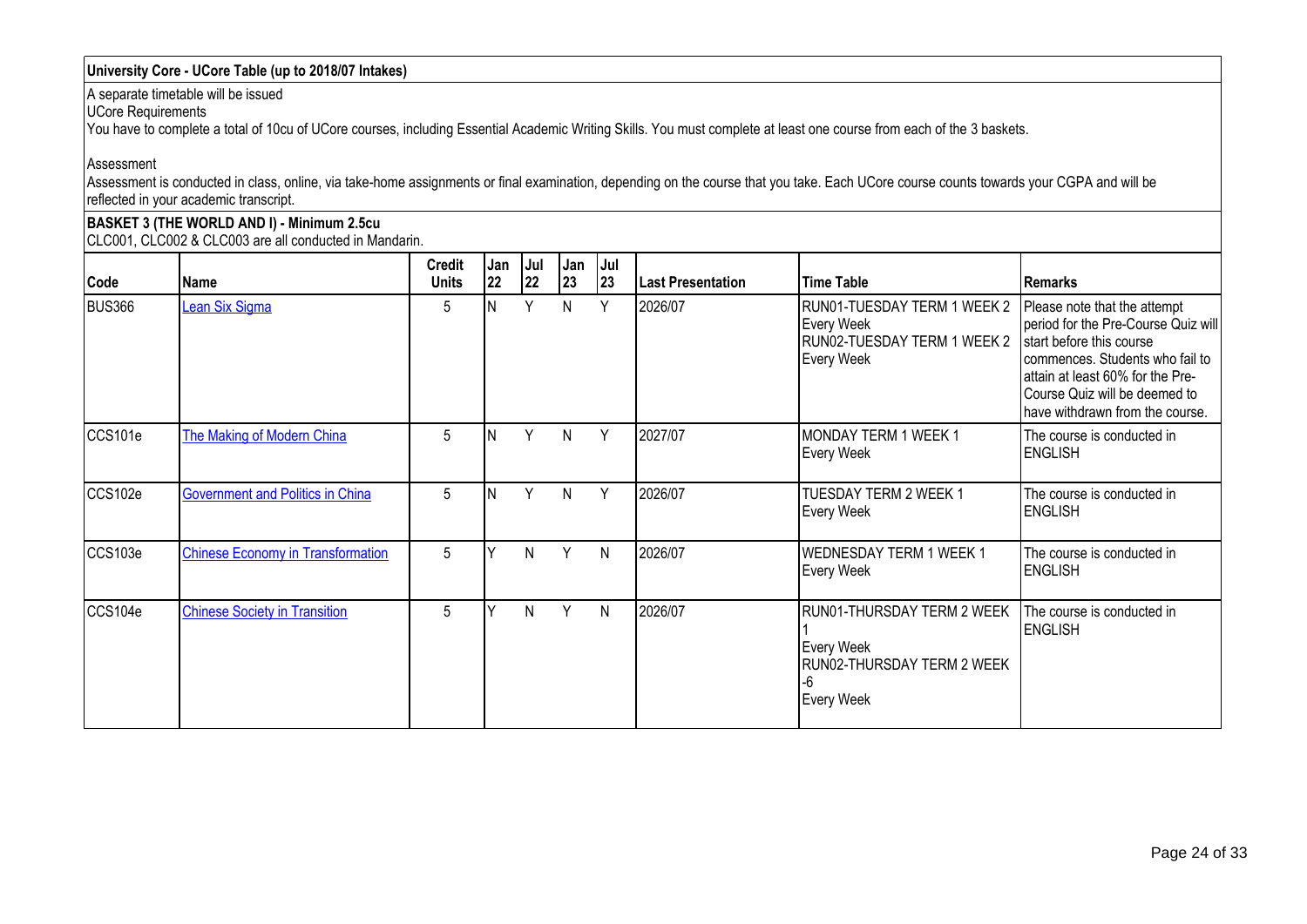| Code   | <b>Name</b>                                                          | <b>Credit</b><br><b>Units</b> | Jan<br>22 | Jul<br>22    | Jan<br>23    | Jul<br>23 | <b>Last Presentation</b> | <b>Time Table</b>                    | <b>Remarks</b>                                                                                                                                                                                                                                                          |
|--------|----------------------------------------------------------------------|-------------------------------|-----------|--------------|--------------|-----------|--------------------------|--------------------------------------|-------------------------------------------------------------------------------------------------------------------------------------------------------------------------------------------------------------------------------------------------------------------------|
| CLC001 | <b>Introduction to Confucius Thought (儒</b><br>家思想概论)                | 5 <sup>5</sup>                | IN.       | N            | $\mathsf{N}$ | ${\sf N}$ | 2021/01                  | SATURDAY<br>Every Week               | (1) 由于大学调整通选课,<br>CLC001将退出系统。2021年1<br>月学期只供补考,无面授上<br>课。请留意这一重要变<br>化。如果在2020年7月学期结<br>東前还未完<br>成CLC001的BACLS、BECCE同<br>学,将选修新的大学通选<br>课SCO121、SCO123和SCO221<br>。(2)从2019年1月学期入<br>学BACLS新生开始,将选<br>修SCO121、SCO123、SCO221<br>三科新大学中文通选课。具<br>体内容请参见网络介绍和链<br>接。       |
| CLC002 | <b>Chinese Calligraphy &amp; Painting</b><br>Appreciation (中国书画艺术鉴赏) | 5                             | IN.       | N            | $\mathsf{N}$ | N         | 2021/01                  | <b>SATURDAY</b><br>Every Week        | 1) 从2021年7月学期开<br>始,CLC002将会退出系<br>统,此课的最后一次开课是<br>2021年1月学期。抓紧在2021<br>年1月的机会修读此课。如果<br>在2021年1月学期还未完<br>成CLC002的同学,将选修新<br>的大学中文通选<br>课SCO121、SCO123、SCO221<br>· 2) 从2019年1月学期入<br>学BACLS新生开始,将选<br>修SCO121、SCO123、SCO221<br>大学中文通选课。具体内容<br>请参见网络介绍和链接               |
| CLC003 | Introduction to Communication (传播<br>学导论)                            | 5 <sup>5</sup>                | IN.       | $\mathsf{N}$ | $\mathsf{N}$ | N         | 2021/01                  | <b>SATURDAY</b><br><b>Every Week</b> | 从2021年7月学期开<br>1)<br>始,CLC003将会退出系<br>统,此课的最后一次开课是<br>2021年1月学期。请同学留意<br>331-重要变化。抓紧在2021<br>这一重要变化。抓紧在2021<br>年1月的机会修读此课。如果<br>不修读,必须选修新的大学<br>中文通选<br>课SCO121、SCO123、SCO221<br>。2)从2019年1月学期入<br>学BACLS新生开始,将选<br>修SCO121、SCO123、SCO221<br>大学中文通选课。具体内容<br>请参见网络介绍和链接 |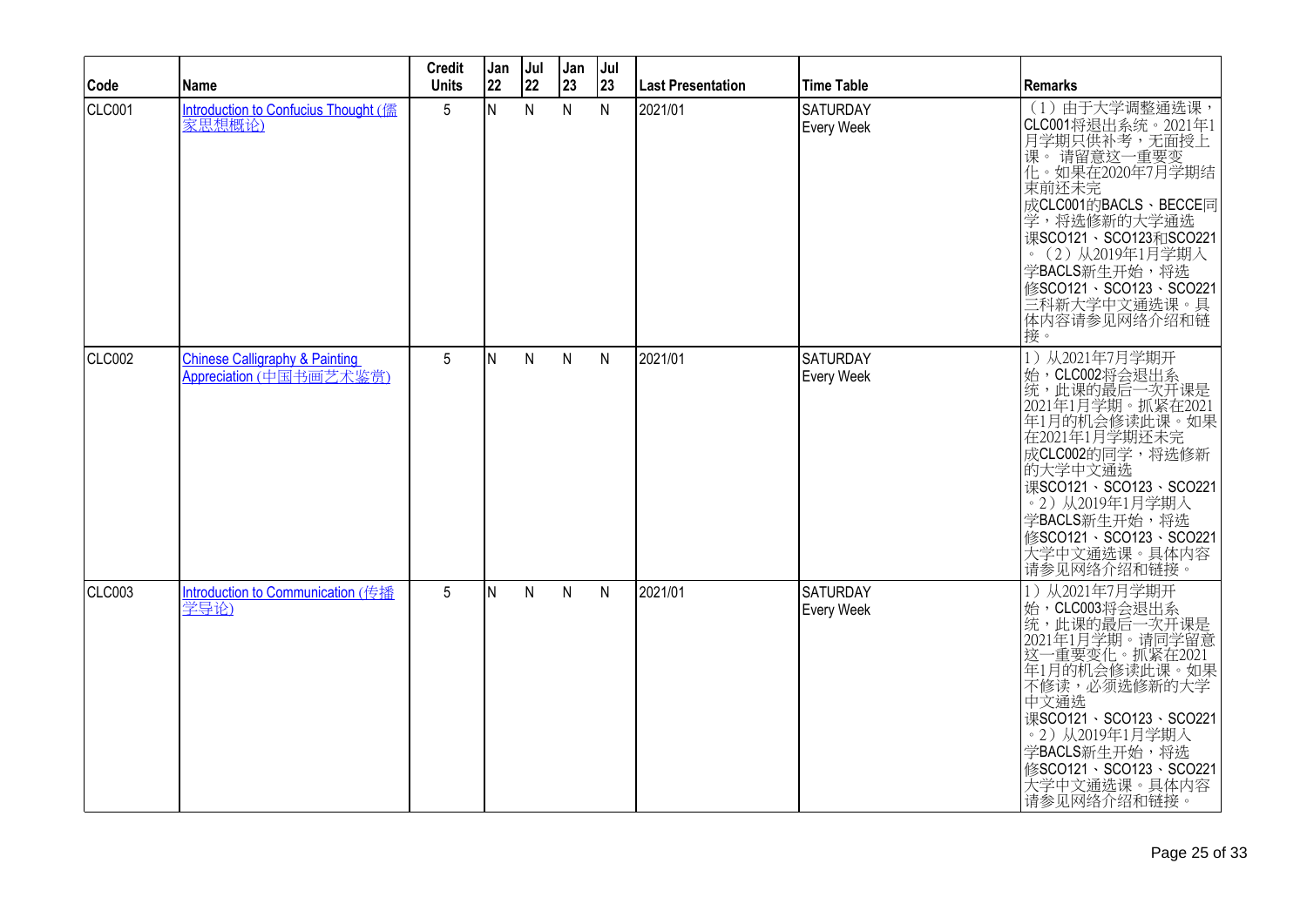| Code          | <b>Name</b>                                                                    | <b>Credit</b><br><b>Units</b> | Jan<br>22 | Jul<br>22 | Jan<br>23    | Jul<br>23    | <b>Last Presentation</b> | Time Table                                                                             | <b>Remarks</b>                                                                                                                                                                 |
|---------------|--------------------------------------------------------------------------------|-------------------------------|-----------|-----------|--------------|--------------|--------------------------|----------------------------------------------------------------------------------------|--------------------------------------------------------------------------------------------------------------------------------------------------------------------------------|
| <b>FLM101</b> | <b>Introduction to Film Studies</b>                                            | 5                             | Y.        | Y         | Y            | Y            | 2026/07                  | WEDNESDAY TERM 1 WEEK 1<br>Every Week                                                  | Final exam will be conducted via<br>e-exam mode.                                                                                                                               |
| <b>FLM201</b> | <b>Film Genre: Understanding Types of</b><br>Film                              | 5                             | <b>V</b>  | Y         | Y            | Y            | 2026/07                  | THURSDAY TERM 1 WEEK 1<br>Every Week                                                   |                                                                                                                                                                                |
| <b>FLM251</b> | <b>Introduction to Animated Film</b>                                           | 5                             | <b>V</b>  | N         | Y            | $\mathsf{N}$ | 2025/07                  | MONDAY TERM 1 WEEK 1<br>Every Week                                                     |                                                                                                                                                                                |
| <b>GSP151</b> | Introduction to Chinese Ceramics: New<br><b>Stone Age to Five Dynasties</b>    | 5                             | N         | N         | N            | N            | 2020/07                  |                                                                                        |                                                                                                                                                                                |
| GSP153        | <b>Art Appreciation</b>                                                        | 5                             | Y         | Y         | Y            | Y            | 2027/07                  | <b>THURSDAY</b><br>Every Week                                                          | 75% compulsory attendance<br>required. All lessons are<br>conducted at NAFA on Thursday.<br>Multiple runs.                                                                     |
| <b>GSP155</b> | <b>Music Appreciation</b>                                                      | 5                             | V         | Y         | Y            | Y            | 2027/07                  | <b>I</b> MONDAY<br>Every Week                                                          | 75% compulsory attendance<br>required. All lessons are<br>conducted at NAFA. Multiple runs                                                                                     |
| <b>GSP157</b> | <b>Western Painting (Oil)</b>                                                  | 5                             | v         | Y         | Y            | Y            | 2027/07                  | <b>WEDNESDAY</b><br>Every Week                                                         | 75% compulsory attendance<br>required. All lessons are<br>conducted at NAFA on<br>Wednesday. Multiple runs.                                                                    |
| GSP159        | <b>Basic Principles and Practice of</b><br><b>Traditional Chinese Medicine</b> | $5\overline{)}$               | N         | N         | $\mathsf{N}$ | $\mathsf{N}$ | 2019/07                  |                                                                                        |                                                                                                                                                                                |
| GSP163e       | <b>Introduction to Critical Media Literacy</b>                                 | 2.50                          | <b>V</b>  | Y         | Y            | Y            | 2024/07                  | RUN01-TUESDAY TERM 1 WEEK 1<br>Every Week<br>RUN02-TUESDAY TERM 1 WEEK 1<br>Every Week | Students must complete a Pre-<br>Class Quiz (with THREE<br>attempts) and achieve a minimum<br>grade of 60% or they will deemed<br>to be withdrawn at the end of the<br>course. |
| <b>GSP165</b> | The Law and You                                                                | 2.50                          | Y         | Y         | Y            | Y            | 2024/07                  | RUN01-FRIDAY TERM 1 WEEK 1<br>Every Week<br>RUN02-FRIDAY TERM 1 WEEK 1<br>Every Week   | Students have THREE attempts<br>for Pre-Class Quiz and are<br>required to achieve a minimum<br>grade of 60%; otherwise, they will<br>be deemed WITHDRAWN from<br>the course.   |
| GSP167e       | <b>Appreciating Literature</b>                                                 | 2.50                          | N         | N         | N            | N            | 2014/07                  |                                                                                        |                                                                                                                                                                                |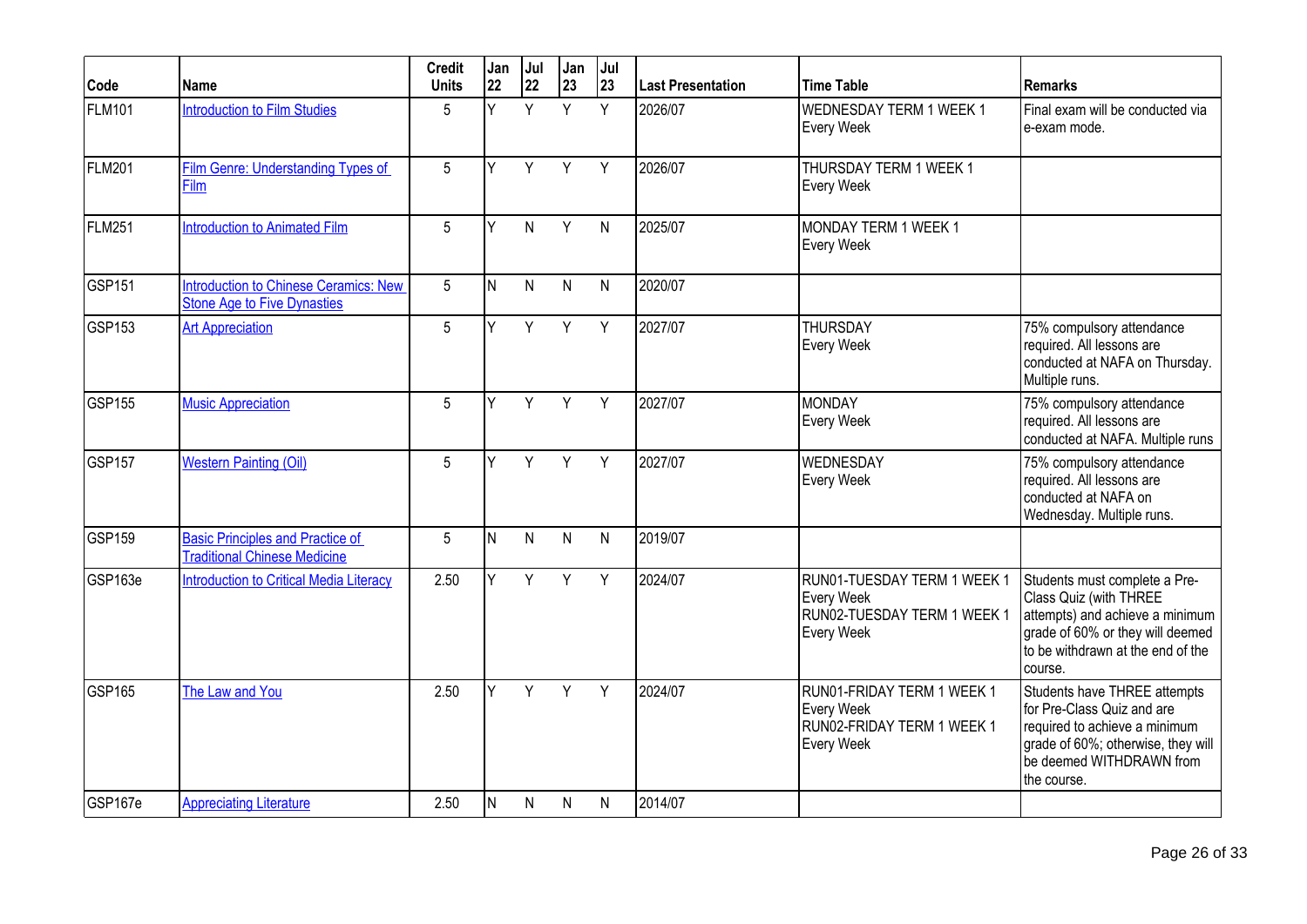| Code          | <b>Name</b>                                                      | <b>Credit</b><br><b>Units</b> | Jan<br>22 | Jul<br>22 | Jan<br>23    | Jul<br>23 | <b>Last Presentation</b> | <b>Time Table</b>                                                                    | <b>Remarks</b>                                                                                                                                                                                                  |
|---------------|------------------------------------------------------------------|-------------------------------|-----------|-----------|--------------|-----------|--------------------------|--------------------------------------------------------------------------------------|-----------------------------------------------------------------------------------------------------------------------------------------------------------------------------------------------------------------|
| GSP169e       | <b>Religion in the Modern World</b>                              | 2.50                          | Ÿ         | Y         | Y            | Y         | 2025/07                  | RUN01-FRIDAY TERM 2 WEEK 1<br>Every Week<br>RUN02-FRIDAY TERM 2 WEEK 1<br>Every Week | Students must complete a Pre-<br>Class Quiz (with THREE<br>attempts) and achieve a minimum<br>grade of 60% or they will deemed<br>to be withdrawn at the end of the<br>course. Excluded Combination:<br>SSC251. |
| GSP171e       | <b>Fundamentals of Intellectual Property</b><br>Law in Singapore | 2.50                          | Y         | Y         | Y            | Y         | 2024/07                  | <b>WEDNESDAY TERM 1 WEEK 1</b><br>Every Week                                         | Students have THREE attempts<br>for Pre-Class Quiz and are<br>required to achieve a minimum<br>grade of 60%; otherwise, they will<br>be deemed WITHDRAWN from<br>the course.                                    |
| <b>GSP173</b> | <b>Elements of Conveyancing Practice</b>                         | 5                             | N         | N         | $\mathsf{N}$ | N         | 2020/01                  | <b>FRIDAY TERM 2 WEEK 1</b><br>Every Week                                            |                                                                                                                                                                                                                 |
| GSP175e       | <b>Technology and World Change</b>                               | 2.50                          | N         | N         | $\mathsf{N}$ | ${\sf N}$ | 2019/01                  | <b>WEDNESDAY TERM 2 WEEK 1</b><br><b>Every Week</b>                                  | Students must complete a Pre-<br>Class Quiz (with THREE<br>attempts) and achieve a minimum<br>grade of 60% or they will deemed<br>to be withdrawn at the end of the<br>course.                                  |
| GSP177e       | <b>Fundamentals of Investing</b>                                 | 2.50                          | Y         | Y         | Y            | Y         | 2026/07                  | RUN01-THURSDAY TERM 1 WEEK<br>Every Week<br>RUN02-THURSDAY TERM 1 WEEK<br>Every Week | Exclusion: BSFI & FIMS. Students<br>have THREE attempts for Pre-<br>Class Quiz and are required to<br>achieve a minimum grade of 60%;<br>otherwise, they will be deemed<br>WITHDRAWN from the course.           |
| GSP179        | <b>Abstract Art Appreciation</b>                                 | 5                             | Y         | Y         | Y            | Y         | 2027/07                  | <b>TUESDAY</b><br>Every Week                                                         | 75% compulsory attendance<br>required. All lessons are<br>conducted at NAFA on Tuesdays.                                                                                                                        |
| <b>GSP181</b> | <b>Contemporary Dance Appreciation</b>                           | 5                             | Y         | Y         | Y            | Y         | 2027/07                  | RUN01-TUESDAY<br>Every Week<br>RUN02-TUESDAY<br><b>Every Week</b>                    | 75% compulsory attendance<br>required. All lessons are<br>conducted at NAFA on Tuesdays.<br>Multiple runs.                                                                                                      |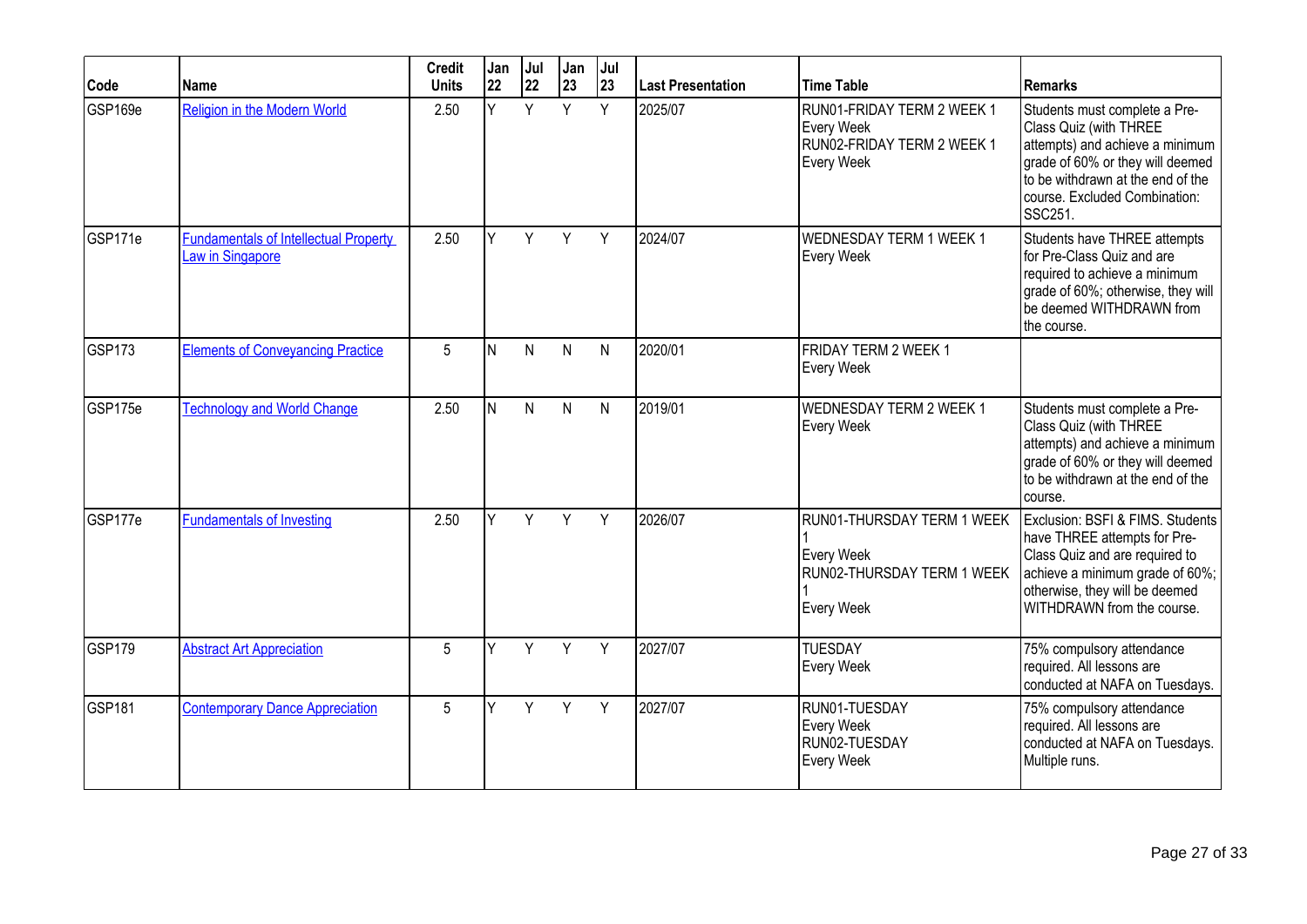| Code      | Name                                                        | <b>Credit</b><br><b>Units</b> | Jan<br>22 | Jul<br>22 | Jan<br>23    | Jul<br>23    | Last Presentation | <b>Time Table</b>                            | <b>Remarks</b>                                                                                                                                                                                                                                                                                                     |
|-----------|-------------------------------------------------------------|-------------------------------|-----------|-----------|--------------|--------------|-------------------|----------------------------------------------|--------------------------------------------------------------------------------------------------------------------------------------------------------------------------------------------------------------------------------------------------------------------------------------------------------------------|
| GSP183    | <b>Volunteer Resource Management</b>                        | 2.50                          | N         | N         | $\mathsf{N}$ | $\mathsf{N}$ | 2024/07           | <b>WEDNESDAY TERM 2 WEEK 1</b><br>Every Week | Students must complete a Pre-<br>Class Quiz (with THREE<br>attempts) and achieve a minimum<br>grade of 60% or they will deemed<br>to be withdrawn at the end of the<br>course. Attendance is compulsory.                                                                                                           |
| GSP185e   | <b>Recruitment and Selection (Practice)</b>                 | 2.50                          | Y         | Y         | Y            | Y            | 2026/07           | THURSDAY TERM 2 WEEK 1<br>Every Week         | Students must complete a Pre-<br>Class Quiz (with THREE<br>attempts) and achieve a minimum<br>grade of 60% or they will deemed<br>to be withdrawn at the end of the<br>course. Attendance is compulsory.<br><b>Excluded Combination for</b><br>students reading HRM217e                                            |
| GSP187e   | <b>Performance Management (Practice)</b>                    | 2.50                          |           | Y         | Y            | Y            | 2026/07           | TUESDAY TERM 1 WEEK 1<br>Every Week          | Students must complete a Pre-<br>Class Quiz (with THREE<br>attempts) and achieve a minimum<br>grade of 60% or they will deemed<br>to be withdrawn at the end of the<br>course. Attendance is compulsory.<br><b>Excluded Combination for</b><br>students reading HRM323                                             |
| GSP301PEK | <b>Overseas Study Mission (China-</b><br>Beijing)           | 5                             | N         | N         | N            | N            | 2017/01           | <b>WEDNESDAY TERM 1 WEEK 1</b><br>Every Week | Students should have at least C6<br>in "O" level Chinese. Students<br>must complete an online Pre-<br>Class Quiz and must achieve a<br>minimum grade of 60% or be<br>deemed WITHDRAWN from the<br>course. Students may apply to the<br>Dorothy Cheung Memorial Fund<br>for some financial support for the<br>trip. |
| GSP301SGN | <b>Overseas Study Mission (Vietnam-Ho</b><br>Chi Minh City) | 5                             | N         | N         | $\mathsf{N}$ | N            | 2026/07           | <b>WEDNESDAY TERM 1 WEEK 1</b><br>Every Week | Students must complete an online<br>Pre-Class Quiz and must achieve<br>a minimum grade of 60% or be<br>deemed WITHDRAWN from the<br>course. Students may apply to the<br>Dorothy Cheung Memorial Fund<br>for some financial support for the<br>trip.                                                               |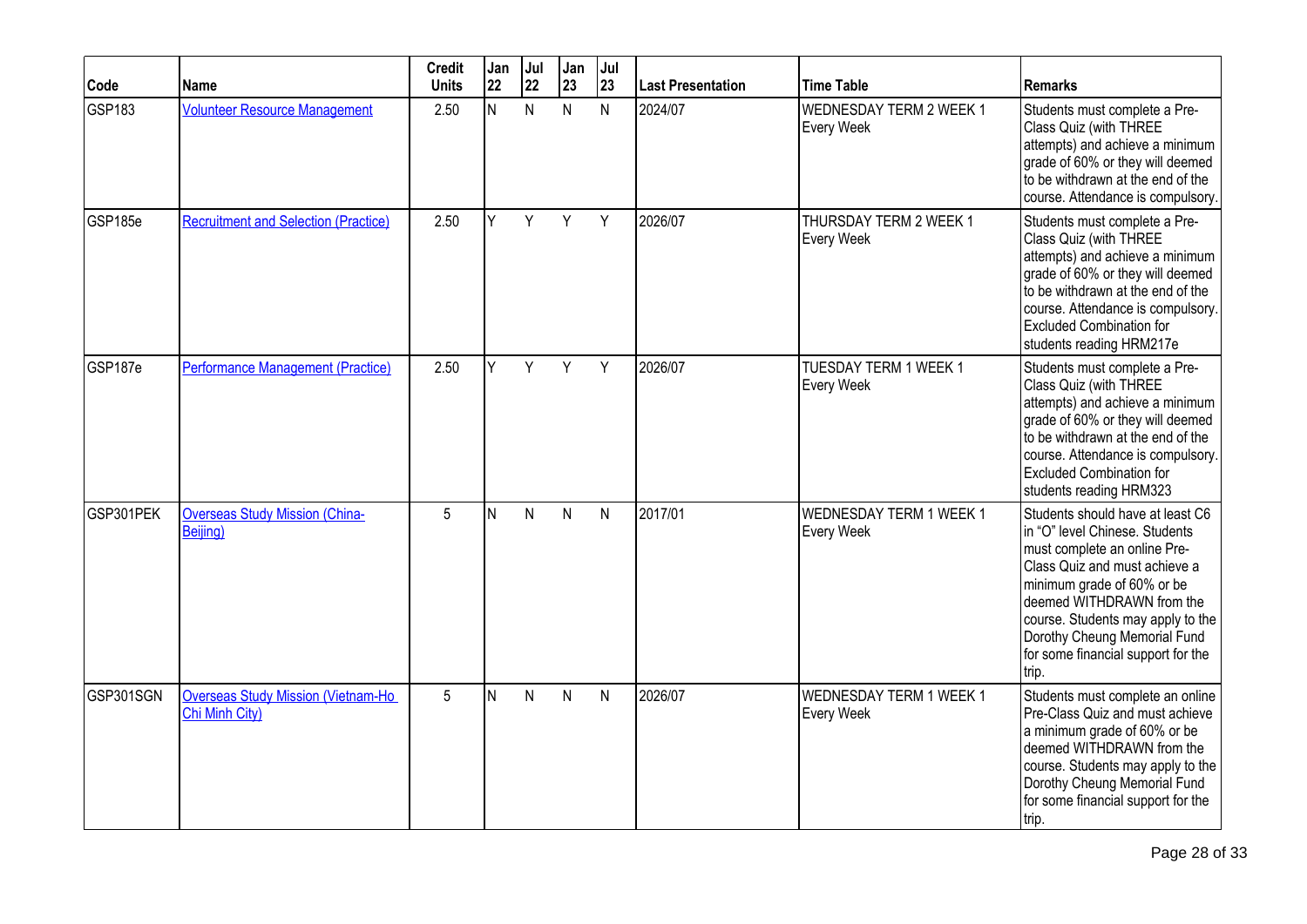| Code          | <b>Name</b>                                        | <b>Credit</b><br><b>Units</b> | Jan<br>22 | Jul<br>22 | Jan<br>23    | Jul<br>23    | <b>Last Presentation</b> | <b>Time Table</b>                                | <b>Remarks</b>                                                                                                                                                                                                                                                         |
|---------------|----------------------------------------------------|-------------------------------|-----------|-----------|--------------|--------------|--------------------------|--------------------------------------------------|------------------------------------------------------------------------------------------------------------------------------------------------------------------------------------------------------------------------------------------------------------------------|
| GSP301TYO     | <b>Overseas Study Mission (Japan-Tokyo)</b>        | 5                             | N         | N         | N            | N            | 2026/07                  | <b>WEDNESDAY TERM 1 WEEK 1</b><br>Every Week     | Students must complete an online<br>Pre-Class Quiz and must achieve<br>a minimum grade of 60% or be<br>deemed WITHDRAWN from the<br>course.                                                                                                                            |
| <b>HRM255</b> | <b>Tripartite Relations in Singapore</b>           | 5                             | IN.       | N         | $\mathsf{N}$ | $\mathsf{N}$ | 2020/07                  | THURSDAY TERM 1 WEEK 1<br>Every Week             | WSQ certificate will not be issued<br>as the existing WSQ framework<br>has been migrated to the new<br>Skills Framework. Enrolment<br>preference will be given to BHRM,<br><b>BHRM with Military/Security</b><br>Studies students in their final<br>semester of study. |
| <b>HRM257</b> | Labour and Manpower Policies in<br>Singapore       | 5                             | v         | N         | Y            | N            | 2027/07                  | THURSDAY TERM 1 WEEK 1<br>Every Week             | Enrolment preference will be<br>given to BHRM and BHRM with<br>Military/Security Studies students<br>in their final semester of study.                                                                                                                                 |
| MLL219e       | <b>Islam and the Malays</b>                        | 5                             | ΙN        | Y         | N            | Y            | 2024/07                  | MONDAY TERM 2 WEEK 1<br>Every Week               | None                                                                                                                                                                                                                                                                   |
| <b>OEL304</b> | <b>Overseas Experiential Learning</b><br>(Beijing) | 5                             | N         | N         | $\mathsf{N}$ | N            | 2023/07                  | WEDNESDAY TERM 1 WEEK 1<br>Every Week            | Recoded from GSP301PEK.<br><b>Excluded Combination:</b><br>GSP301PEK                                                                                                                                                                                                   |
| SSC109e       | <b>Introduction to Social Sciences</b>             | 5                             | N         | N         | $\mathsf{N}$ | $\mathsf{N}$ | 2020/07                  | MONDAY TERM 1 WEEK 1<br><b>Every Week</b>        | For students in Communication,<br>Psychology and Sociology please<br>be reminded that you are required<br>to take only the requisite number<br>of credit units of SSC courses<br>from the compulsory basket.<br>Excluded combination: HBC101.                          |
| SSC111e       | <b>The Moral Compass</b>                           | 5                             | IN.       | N         | N            | $\mathsf{N}$ | 2018/07                  | <b>MONDAY TERM 2 WEEK 1</b><br><b>Every Week</b> | For students in Communication,<br>Psychology and Sociology please<br>be reminded that you are required<br>to take only the requisite number<br>of credit units of SSC courses<br>from the compulsory basket.                                                           |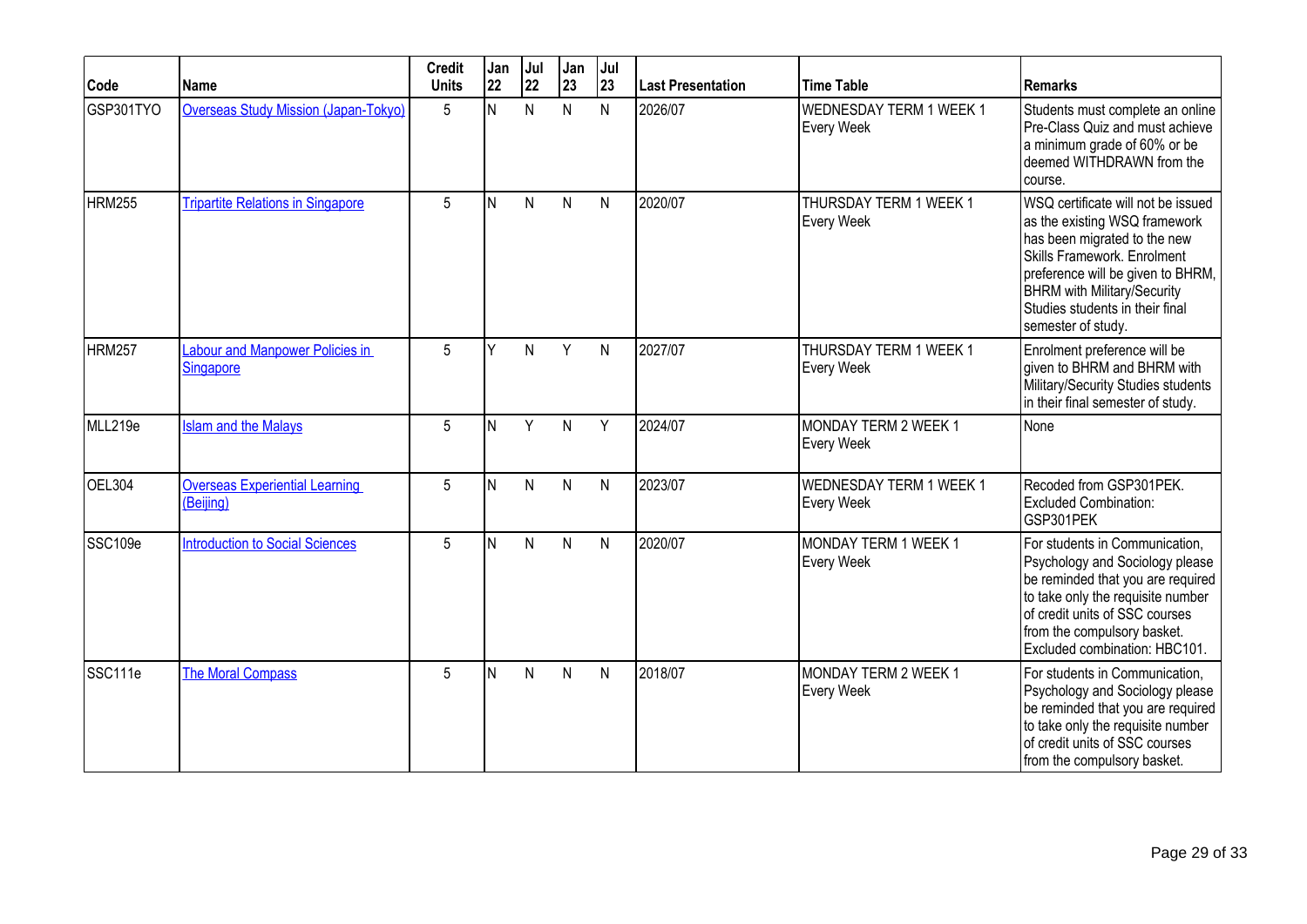# **Retired/Replaced List**

| Code           | <b>Name</b>                                        | <b>Credit</b><br><b>Units</b> | <b>Status</b> | <b>Effective From</b><br><b>Semester</b> | <b>Remarks</b>                                      |
|----------------|----------------------------------------------------|-------------------------------|---------------|------------------------------------------|-----------------------------------------------------|
| ACC201e        | <b>Financial Accounting</b>                        | 5                             | Retired       | 2018/01                                  | Replaced by ACC202                                  |
| ACC203e        | <b>Managerial Accounting</b>                       | 5                             | Retired       | 2018/01                                  | Replaced by ANL203                                  |
| <b>ANL303</b>  | <b>Fundamentals of Data</b><br>Mining              | 5                             | Replaced      | 2019/07                                  |                                                     |
| <b>BFSZ231</b> | <b>Financial Accounting Theory</b><br>and Practice | 10                            | Replaced      |                                          | Replaced by ACC201 and ACC203 (<br>All Intakes)     |
| BFSZ331        | Corporate Finance                                  | 10                            | Replaced      |                                          | Replaced by FIN365 and FIN351 (All<br>Intakes)      |
| BFSZ332        | <b>Investment Analysis</b>                         | 10                            | Replaced      |                                          | Replaced by FIN355 and FIN357 (All<br>Intakes)      |
| <b>BFSZ333</b> | Managerial Accounting                              | 10                            | Replaced      |                                          | Replaced by FIN353 and FIN359 (All<br>Intakes)      |
| BFSZ335        | Finance                                            | 10                            | Replaced      |                                          | Replaced by FIN301 and FIN303 (All<br>Intakes)      |
| BFSZ336        | <b>Current Issues in Finance</b>                   | 10                            | Replaced      |                                          | Replaced by FIN361 and FIN363 (All<br>Intakes)      |
| <b>BMSZ320</b> | <b>Consumer Behaviour</b>                          | 10                            | Replaced      |                                          | Replaced by MKT351 (All Intakes)                    |
| <b>BMSZ321</b> | Marketing Research                                 | 10                            | Replaced      |                                          | Replaced by MKT390 and MKT355 (<br>All Intakes)     |
| BMSZ323        | Integrated Marketing<br>Management                 | 10                            | Replaced      |                                          | Replaced by MKT357 and MKT359 (<br>All Intakes      |
| BMSZ324        | Business-to-business<br>Marketing                  | 10                            | Replaced      |                                          | Replaced by MKT361 (All Intakes)                    |
| <b>BMSZ325</b> | Services Marketing                                 | 10                            | Replaced      |                                          | Replaced by MKT363 (All Intakes)                    |
| BMSZ326        | Marketing Management                               | 10                            | Replaced      |                                          | Replaced by MKT201 and MKT203 (<br>All Intakes)     |
| <b>BSZ150</b>  | <b>Business Law</b>                                | 10                            | Retired       |                                          | BSZ150 is replaced by BUS201 & 203(<br>All Intakes) |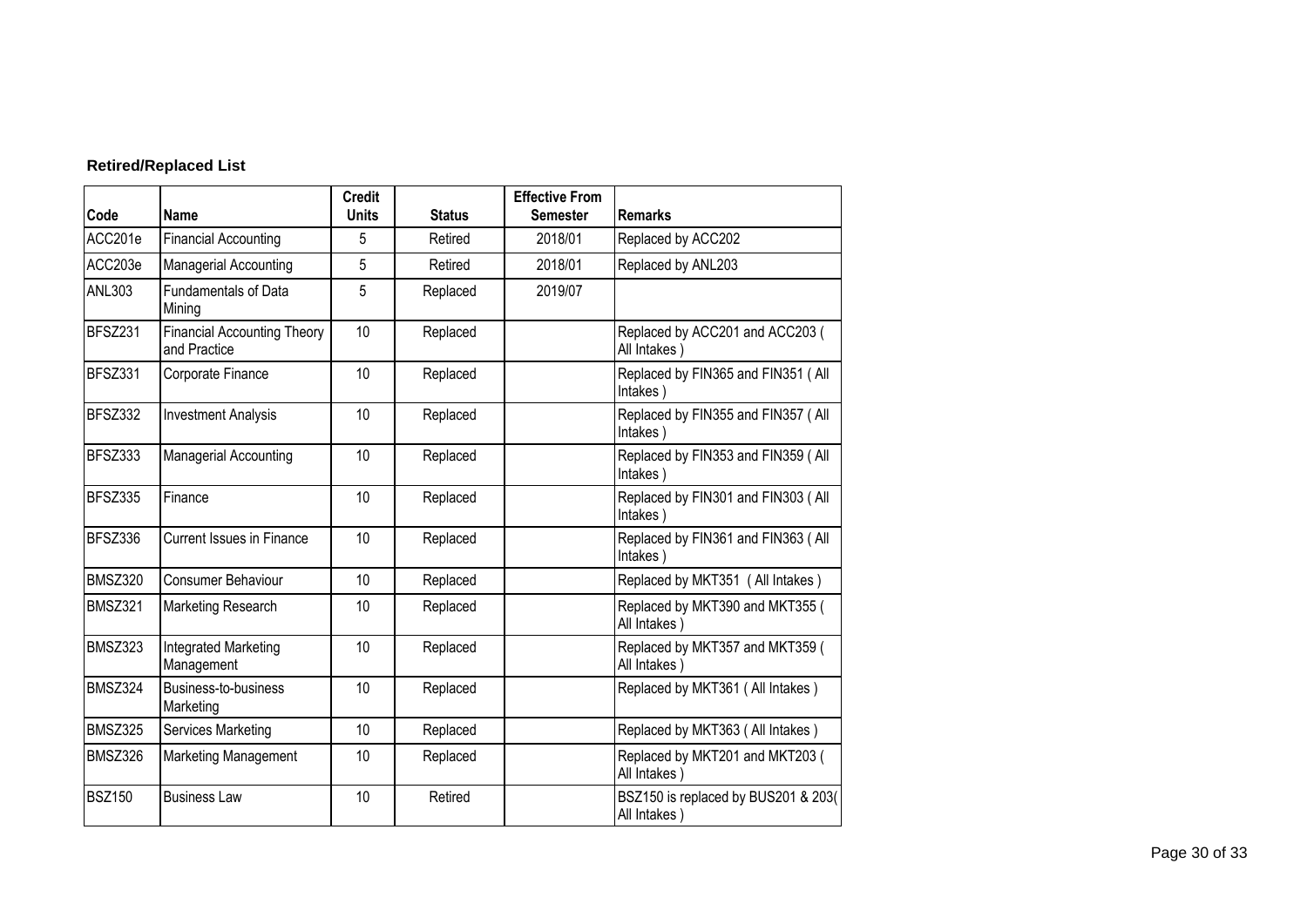| Code          | Name                                                 | <b>Credit</b><br><b>Units</b> | <b>Status</b> | <b>Effective From</b><br><b>Semester</b> | <b>Remarks</b>                                                           |
|---------------|------------------------------------------------------|-------------------------------|---------------|------------------------------------------|--------------------------------------------------------------------------|
| <b>BSZ160</b> | Management and<br>Organisations                      | 10                            | Replaced      |                                          | Replaced by BUS101 and BUS103 (<br>All Intakes)                          |
| <b>BSZ220</b> | <b>Statistics and Quantitative</b><br><b>Methods</b> | 10                            | Replaced      |                                          | Replaced by BUS105 and BUS107 (<br>All Intakes)                          |
| <b>BSZ221</b> | Economics                                            | 10                            | Replaced      |                                          | Replaced by ECO201 and ECO203 (<br>All Intakes)                          |
| <b>BSZ352</b> | Operations and Project<br>Management                 | 10                            | Replaced      |                                          | Replaced with BUS351 and BUS353 (<br>All Intakes)                        |
| <b>BSZ450</b> | Strategy                                             | 10                            | Replaced      |                                          | New Course Code: BUS499 ( All<br>Intakes)                                |
| <b>BUS101</b> | Management                                           | 5                             | Retired       | 2012/01                                  | This course will be replaced by<br>BUS206 in Jan 2012. Refer to *Note 5. |
| BUS103e       | Organisational Behaviour                             | 5                             | Retired       | 2012/01                                  | This course will be replaced by<br>BUS206 in Jan 2012. Refer to *Note 5. |
| <b>BUS107</b> | <b>Quantitative Methods</b>                          | 5                             | Retired       | 2012/01                                  |                                                                          |
| BUS203e       | Company Law and<br>Corporate Governance              | 5                             | Retired       | 2012/01                                  |                                                                          |
| BUS206e       | <b>Managing People</b>                               | 5                             | Retired       | 2017/07                                  | This course will be replaced by<br><b>HRM203.</b>                        |
| <b>BUS351</b> | <b>Operations Management</b>                         | 5                             | Replaced      | 2019/07                                  |                                                                          |
| <b>BUS353</b> | Project Management                                   | 5                             | Replaced      | 2019/07                                  |                                                                          |
| <b>BUS354</b> | <b>Customer Relationship</b><br>Management           | 5                             | Replaced      | 2019/07                                  |                                                                          |
| <b>BUS359</b> | Product Innovation and<br>Development                | 5                             | Retired       | 2013/01                                  | BUS360                                                                   |
| <b>BUS361</b> | IT Management                                        | 5                             | Retired       | 2012/01                                  |                                                                          |
| <b>BUS363</b> | <b>Total Quality Management</b>                      | 5                             | Retired       | 2012/01                                  |                                                                          |
| <b>BUS381</b> | Selected Topics on Business                          | 5                             | Retired       | 2012/01                                  |                                                                          |
| <b>BUS488</b> | Strategy                                             | 10                            | Replaced      | 2018/07                                  | <b>BUS489</b>                                                            |
| <b>BUS489</b> | <b>Strategy for Business</b>                         | 10                            | Replaced      | 2022/01                                  | Replaced by BUS490                                                       |
| <b>BUS499</b> | Strategy                                             | 10                            | Retired       |                                          | Replaced by BUS488( All Intakes)                                         |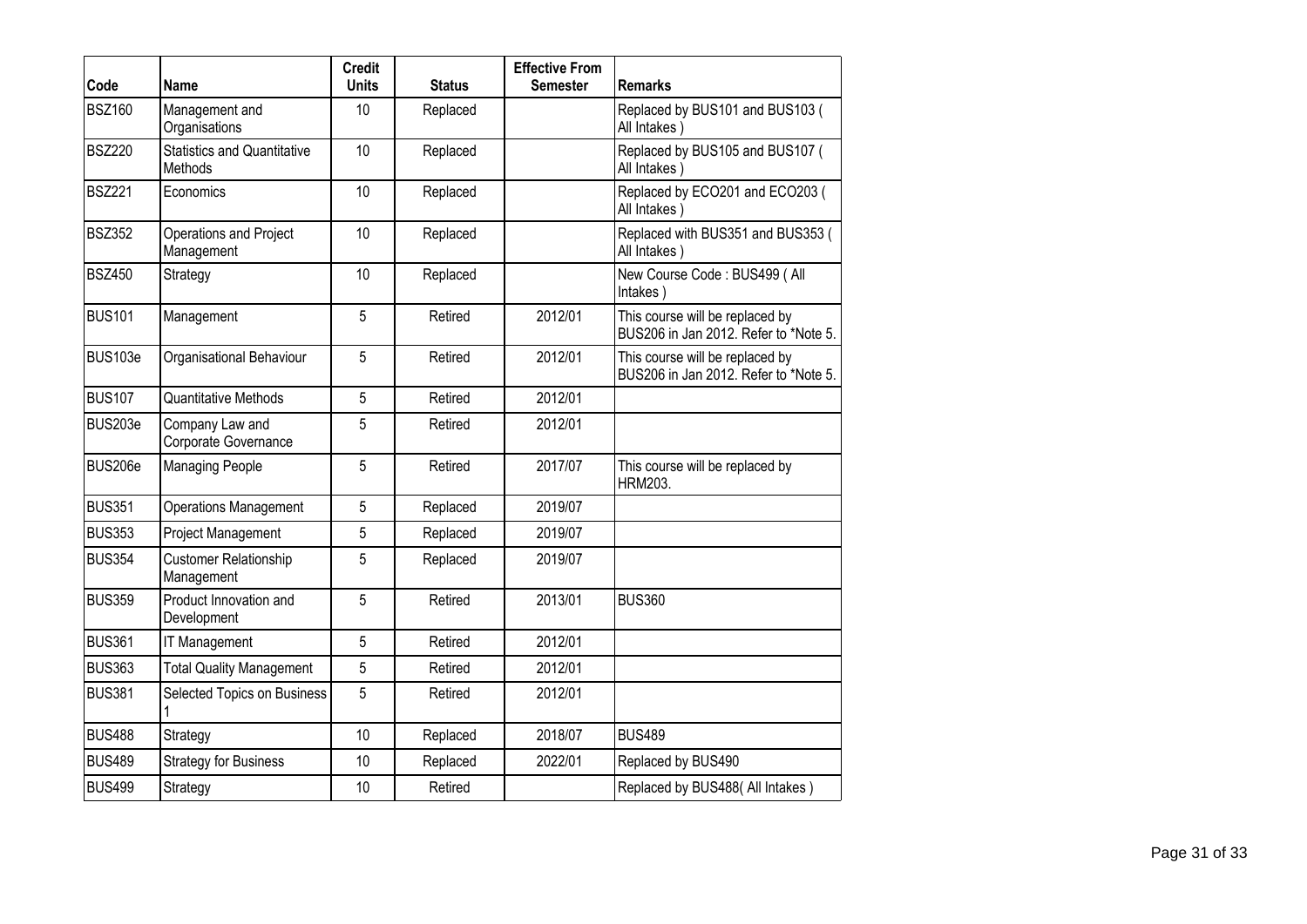| Code          | Name                                                      | <b>Credit</b><br><b>Units</b> | <b>Status</b> | <b>Effective From</b><br><b>Semester</b> | <b>Remarks</b>                                                           |
|---------------|-----------------------------------------------------------|-------------------------------|---------------|------------------------------------------|--------------------------------------------------------------------------|
| <b>BZS202</b> | <b>Understanding Business</b><br>Functions                | 20                            | Replaced      |                                          | Replaced by BZS2021 & BZS2022 (<br>All Intakes                           |
| DDZS202       | Economics and Economic<br>Changes                         | 20                            | Replaced      |                                          | Replaced by DDZS2021& DDZS2022 (<br>All Intakes)                         |
| ECO201        | <b>Managerial Economics</b>                               | 5                             | Replaced      | 2021/07                                  | Replaced by ECO202                                                       |
| ECO203e       | <b>International Economics</b>                            | 5                             | Retired       | 2012/01                                  |                                                                          |
| ECO351        | Political Economy of ASEAN                                | 5                             | Retired       | 2012/01                                  |                                                                          |
| <b>FIN301</b> | Financial Instruments,<br><b>Institutions and Markets</b> | 5                             | Replaced      | 2016/07                                  | Replaced by LOG202 (All Intakes)                                         |
| <b>FIN303</b> | <b>Financial Management</b>                               | 5                             | Replaced      | 2019/07                                  | <b>FIN203</b>                                                            |
| FIN351e       | Corporate Finance                                         | 5                             | Retired       | 2012/01                                  |                                                                          |
| <b>FIN353</b> | Portfolio Management                                      | 5                             | Retired       | 2012/01                                  |                                                                          |
| <b>FIN355</b> | <b>Equity Securities</b>                                  | 5                             | Retired       | 2012/01                                  |                                                                          |
| FIN357e       | <b>Fixed Income Securities</b>                            | 5                             | Retired       | 2012/01                                  |                                                                          |
| <b>FIN359</b> | <b>Derivative Securities</b>                              | 5                             | Retired       | 2012/01                                  |                                                                          |
| <b>FIN361</b> | <b>Financial Modelling</b>                                | 5                             | Retired       | 2012/01                                  |                                                                          |
| <b>FIN363</b> | Selected Topics in Finance                                | 5                             | Retired       | 2012/01                                  |                                                                          |
| <b>FIN365</b> | <b>Financial Statement Analysis</b>                       | 5                             | Retired       | 2012/01                                  |                                                                          |
| FIN369e       | <b>Financial Risk Management</b>                          | 5                             | Retired       | 2017/01                                  | FIN381 Governance, Risk<br>Management and Insurance Planning             |
| GSP303        | SUSS Entrepreneurship<br>Bootcamp                         | 5                             | Replaced      | 2019/07                                  | CDO303                                                                   |
| HRM201e       | Human Resource<br>Management                              | 5                             | Retired       |                                          | Retired from Programme (All Intakes)                                     |
| LOG303        | Sourcing and Supply<br>Management                         | 5                             | Replaced      | 2019/07                                  |                                                                          |
| MKT201e       | Marketing                                                 | 5                             | Retired       | 2012/01                                  | This course will be replaced by<br>MKT202 in Jan 2012. Refer to *Note 4. |
| MKT203e       | Marketing Mix Management                                  | 5                             | Retired       | 2012/01                                  | This course will be replaced by<br>MKT202 in Jan 2012. Refer to *Note 4. |
| <b>MKT356</b> | Marketing for Financial<br>Services                       | 5                             | Retired       | 2017/01                                  | Replaced by BUS357                                                       |